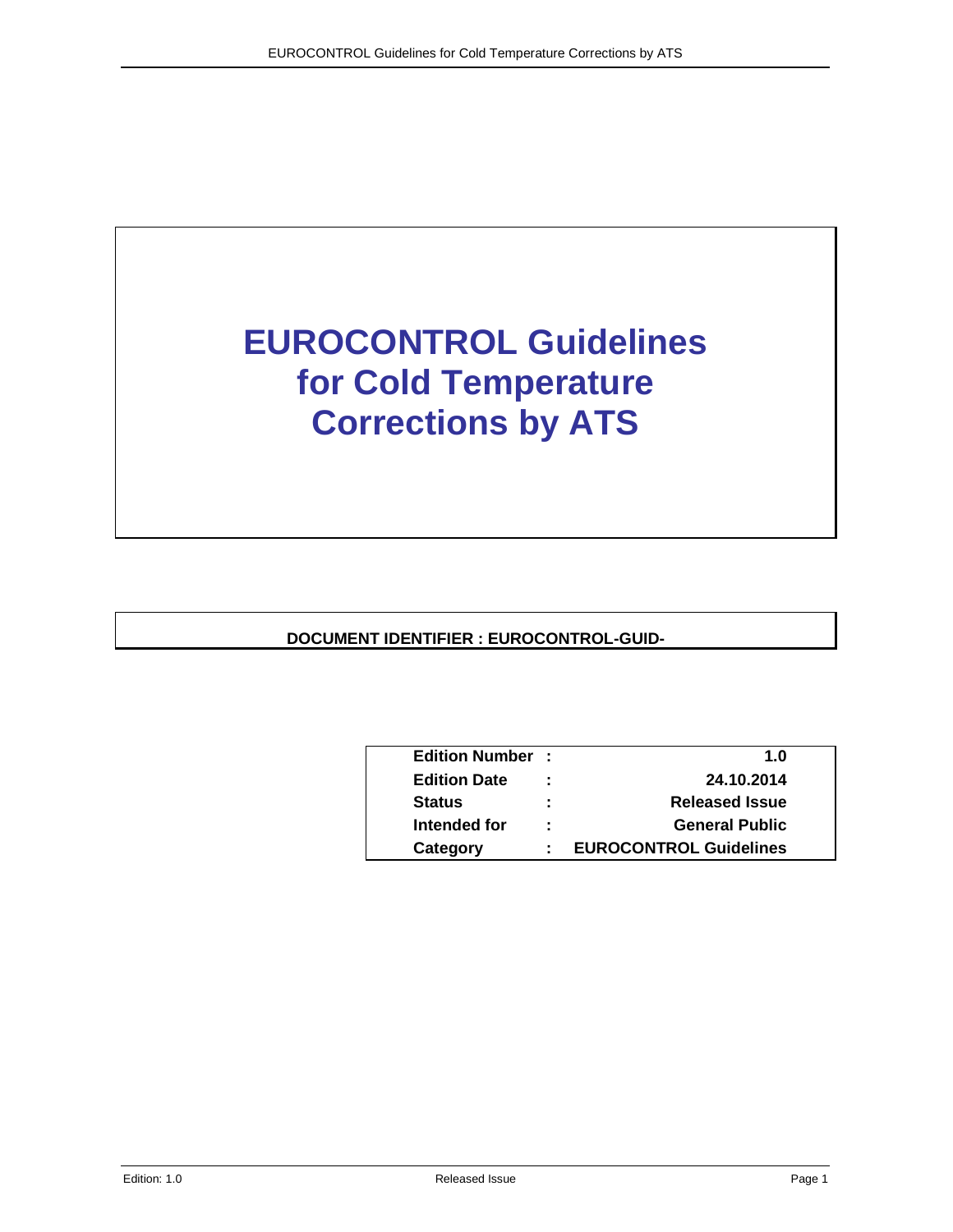# **DOCUMENT CHARACTERISTICS**

| <b>TITLE</b>                                                                                                                                                                                                                                                                                                                                                                                                                                                                                                                                                                                                                                                                                                                                                                                                                        |                                                      |                             |  |  |  |  |  |  |
|-------------------------------------------------------------------------------------------------------------------------------------------------------------------------------------------------------------------------------------------------------------------------------------------------------------------------------------------------------------------------------------------------------------------------------------------------------------------------------------------------------------------------------------------------------------------------------------------------------------------------------------------------------------------------------------------------------------------------------------------------------------------------------------------------------------------------------------|------------------------------------------------------|-----------------------------|--|--|--|--|--|--|
| <b>EUROCONTROL Guidelines for Cold Temperature Corrections</b><br>by ATS                                                                                                                                                                                                                                                                                                                                                                                                                                                                                                                                                                                                                                                                                                                                                            |                                                      |                             |  |  |  |  |  |  |
| <b>Publications Reference:</b><br>GUID-                                                                                                                                                                                                                                                                                                                                                                                                                                                                                                                                                                                                                                                                                                                                                                                             |                                                      |                             |  |  |  |  |  |  |
|                                                                                                                                                                                                                                                                                                                                                                                                                                                                                                                                                                                                                                                                                                                                                                                                                                     | <b>ISBN Number:</b>                                  |                             |  |  |  |  |  |  |
| <b>Document Identifier</b>                                                                                                                                                                                                                                                                                                                                                                                                                                                                                                                                                                                                                                                                                                                                                                                                          | <b>Edition Number:</b>                               | 1.0                         |  |  |  |  |  |  |
| EUROCONTROL-GUID-                                                                                                                                                                                                                                                                                                                                                                                                                                                                                                                                                                                                                                                                                                                                                                                                                   | <b>Edition Date:</b>                                 | 24.10.2014                  |  |  |  |  |  |  |
|                                                                                                                                                                                                                                                                                                                                                                                                                                                                                                                                                                                                                                                                                                                                                                                                                                     | <b>Abstract</b>                                      |                             |  |  |  |  |  |  |
| When the temperature is lower than ISA an aircraft will be lower than indicated by the barometric<br>altimeter. Consequently, there is a risk that the specified clearance above obstacle is no longer<br>sufficient and the effect of the low temperature must be compensated. The most efficient means to<br>mitigate this effect is to quantify the effect of the difference from ISA in form of a correction that<br>should be added to the minimum flight altitudes/heights to ensure the appropriate clearance above<br>obstacles and terrain. ATS Authorities are responsible to develop and establish the necessary<br>corrections for the cold temperature effect on altimetry and provide the air traffic control the values<br>for minimum flight altitudes/minimum vectoring to be used in cold temperature conditions. |                                                      |                             |  |  |  |  |  |  |
|                                                                                                                                                                                                                                                                                                                                                                                                                                                                                                                                                                                                                                                                                                                                                                                                                                     | <b>Keywords</b>                                      |                             |  |  |  |  |  |  |
| <b>Cold Temperate</b>                                                                                                                                                                                                                                                                                                                                                                                                                                                                                                                                                                                                                                                                                                                                                                                                               | Responsibility                                       | <b>Operator/Flight Crew</b> |  |  |  |  |  |  |
|                                                                                                                                                                                                                                                                                                                                                                                                                                                                                                                                                                                                                                                                                                                                                                                                                                     | Air Traffic Controller<br>Corrections<br>Application |                             |  |  |  |  |  |  |
| Clearance<br><b>ATS Authority</b><br>Minimum Flight Altitude                                                                                                                                                                                                                                                                                                                                                                                                                                                                                                                                                                                                                                                                                                                                                                        |                                                      |                             |  |  |  |  |  |  |
| Obstacle/Terrain                                                                                                                                                                                                                                                                                                                                                                                                                                                                                                                                                                                                                                                                                                                                                                                                                    |                                                      |                             |  |  |  |  |  |  |
| <b>Contact Person(s)</b>                                                                                                                                                                                                                                                                                                                                                                                                                                                                                                                                                                                                                                                                                                                                                                                                            | <b>Tel</b>                                           | Unit                        |  |  |  |  |  |  |
| Neculai Cojocariu<br>Stefania Nikolova-Tsankova                                                                                                                                                                                                                                                                                                                                                                                                                                                                                                                                                                                                                                                                                                                                                                                     | +32 2 729 3735<br>+32 2 729 3828                     | NMD/OPL                     |  |  |  |  |  |  |

| <b>STATUS, AUDIENCE AND ACCESSIBILITY</b>       |   |                       |   |                                |   |  |  |  |  |
|-------------------------------------------------|---|-----------------------|---|--------------------------------|---|--|--|--|--|
| <b>Status</b><br>Intended for<br>Accessible via |   |                       |   |                                |   |  |  |  |  |
| <b>Working Draft</b>                            |   | <b>General Public</b> | ☑ | Intranet                       |   |  |  |  |  |
| <b>Draft</b>                                    |   | <b>EUROCONTROL</b>    |   | Extranet                       |   |  |  |  |  |
| Proposed Issue                                  |   | Restricted            |   | Internet (www.eurocontrol.int) | ☑ |  |  |  |  |
| <b>Released Issue</b>                           | ⊠ |                       |   |                                |   |  |  |  |  |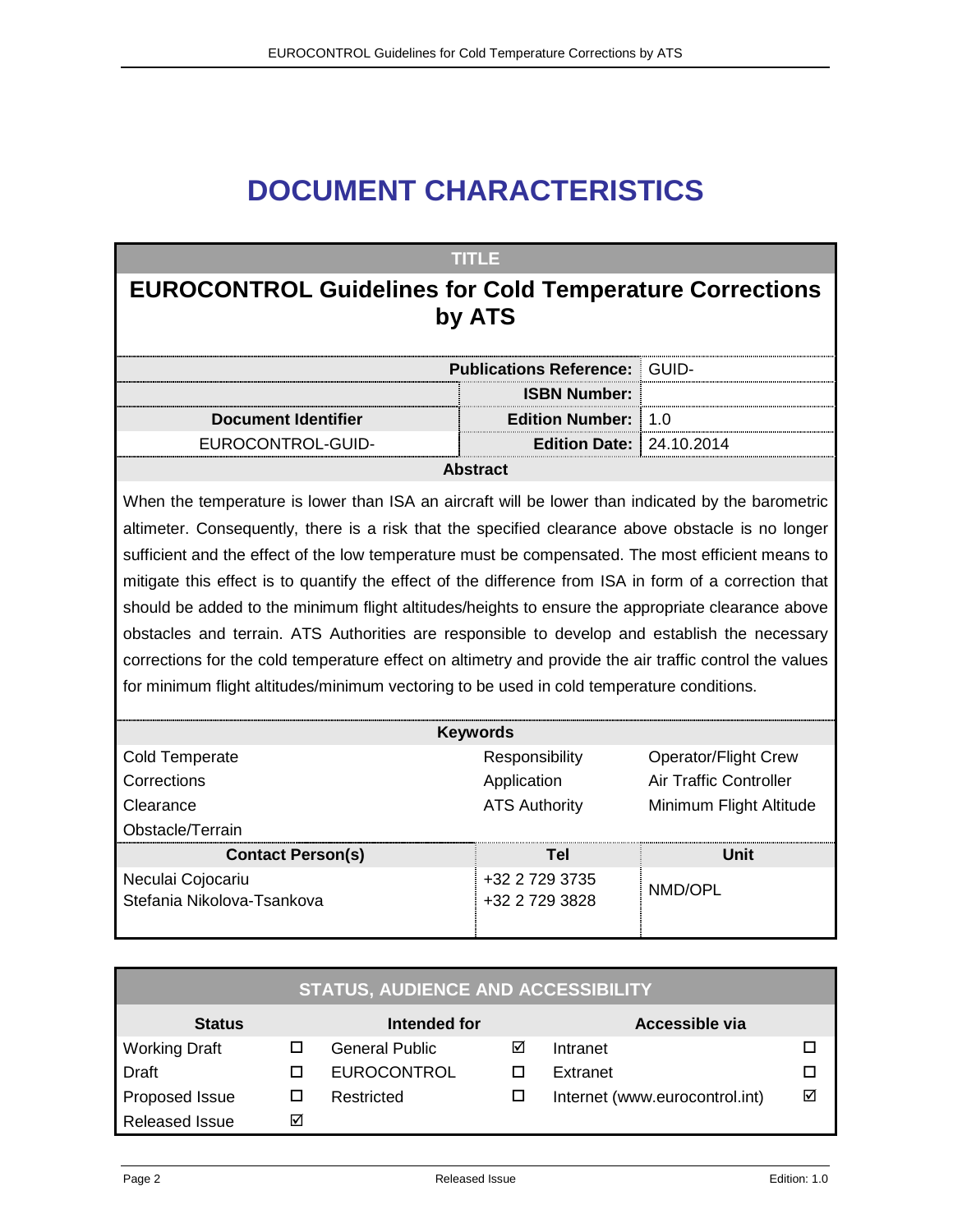# INTENTIONALLY LEFT BLANK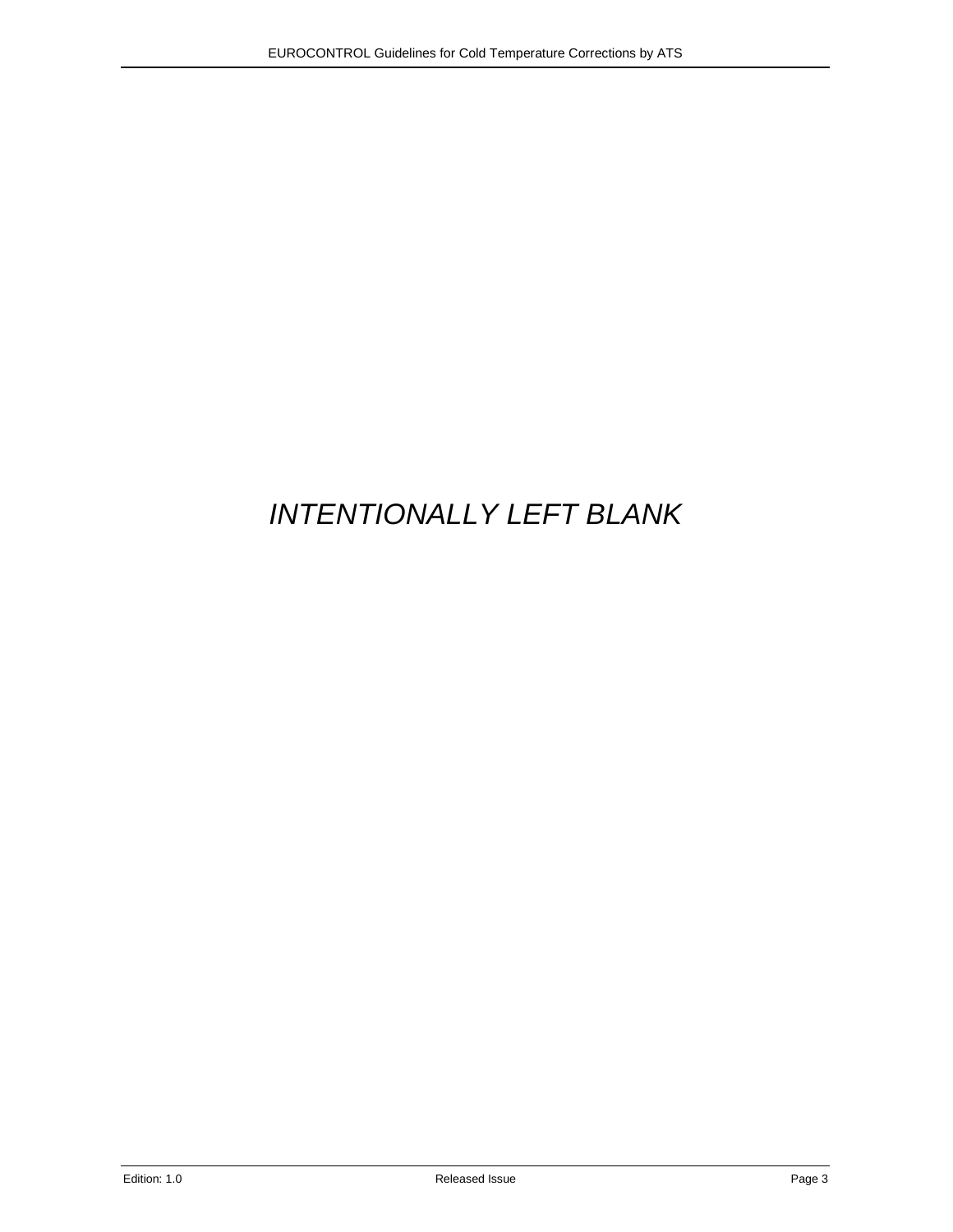# **DOCUMENT APPROVAL**

The following table identifies all management authorities who have successively approved the present issue of this document.

| <b>AUTHORITY</b>                               | <b>NAME AND SIGNATURE</b> | <b>DATE</b> |
|------------------------------------------------|---------------------------|-------------|
| NMD/OPL/PRO                                    | Neculai COJOCARIU         |             |
| Head of Unit<br>NMD/OPL                        | Razvan BUCUROIU           |             |
| <b>Director Network</b><br>Manager Directorate | Joseph SULTANA            |             |
|                                                |                           |             |
|                                                |                           |             |
|                                                |                           |             |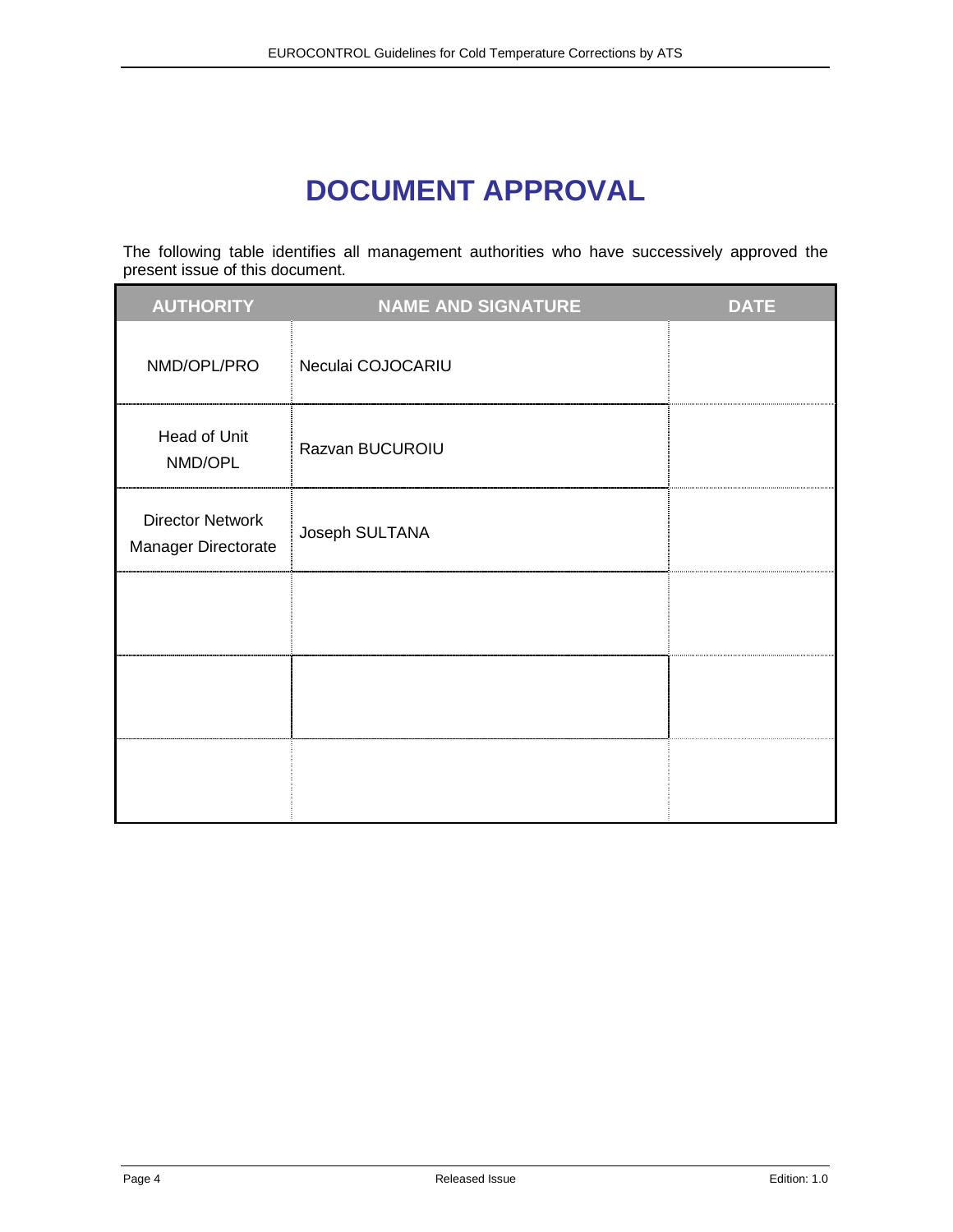# **DOCUMENT CHANGE RECORD**

The following table records the complete history of the successive editions of the present document.

| <b>EDITION</b><br><b>NUMBER</b> | <b>EDITION</b><br><b>DATE</b> | <b>REASON FOR CHANGE</b>  | <b>PAGES AFFECTED</b> |
|---------------------------------|-------------------------------|---------------------------|-----------------------|
| 1.0                             |                               | 24.10.2014 Released issue | AI I                  |
|                                 |                               |                           |                       |
|                                 |                               |                           |                       |
|                                 |                               |                           |                       |

|      | <b>Publications</b>                  |
|------|--------------------------------------|
|      | <b>EUROCONTROL Headquarters</b>      |
|      | 96 Rue de la Fusée                   |
|      | <b>B-1130 BRUSSELS</b>               |
|      |                                      |
| Tel: | +32 (0) 2729 4715                    |
| Fax: | +32 (0)2 729 5149                    |
|      | E-mail: publications@eurocontrol.int |
|      |                                      |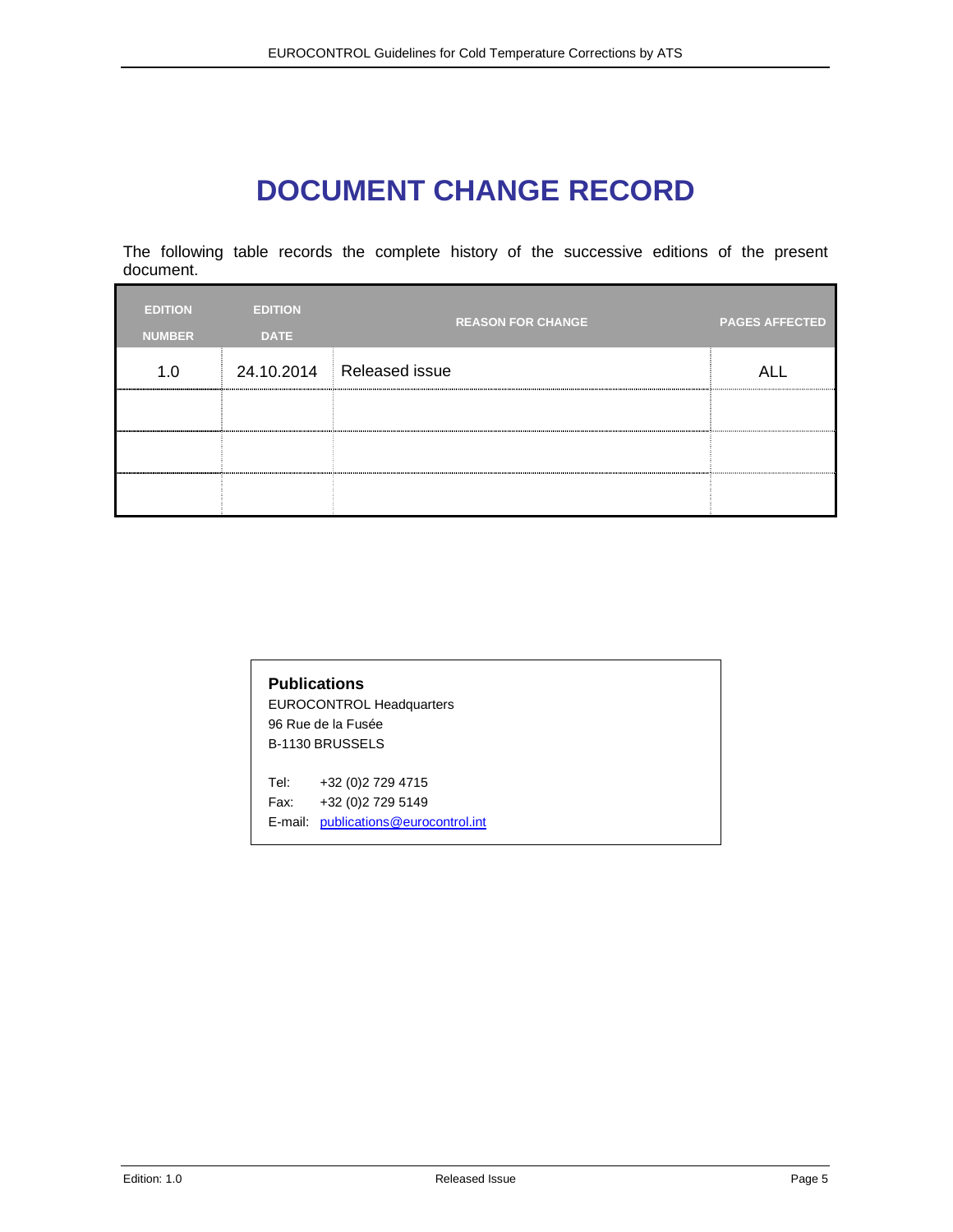# **CONTENTS**

| $\mathbf 1$ .                                                                    |
|----------------------------------------------------------------------------------|
| 1.1                                                                              |
| 1.2                                                                              |
| 1.3                                                                              |
| 1.4                                                                              |
| 1.5                                                                              |
|                                                                                  |
| 2.                                                                               |
| 2.1                                                                              |
| 2.2                                                                              |
|                                                                                  |
| Responsibilities for the application of Cold Temperature Correction  14<br>2.2.2 |
|                                                                                  |
|                                                                                  |
|                                                                                  |
| 3.                                                                               |
|                                                                                  |
| 3.1.1                                                                            |
| 3.1.2                                                                            |
| 3.1.3                                                                            |
|                                                                                  |
| 3.3                                                                              |
|                                                                                  |
| ANNEX A – Instructions to use the Cold Temperature Correction Tool  20           |
|                                                                                  |
|                                                                                  |
|                                                                                  |
|                                                                                  |
|                                                                                  |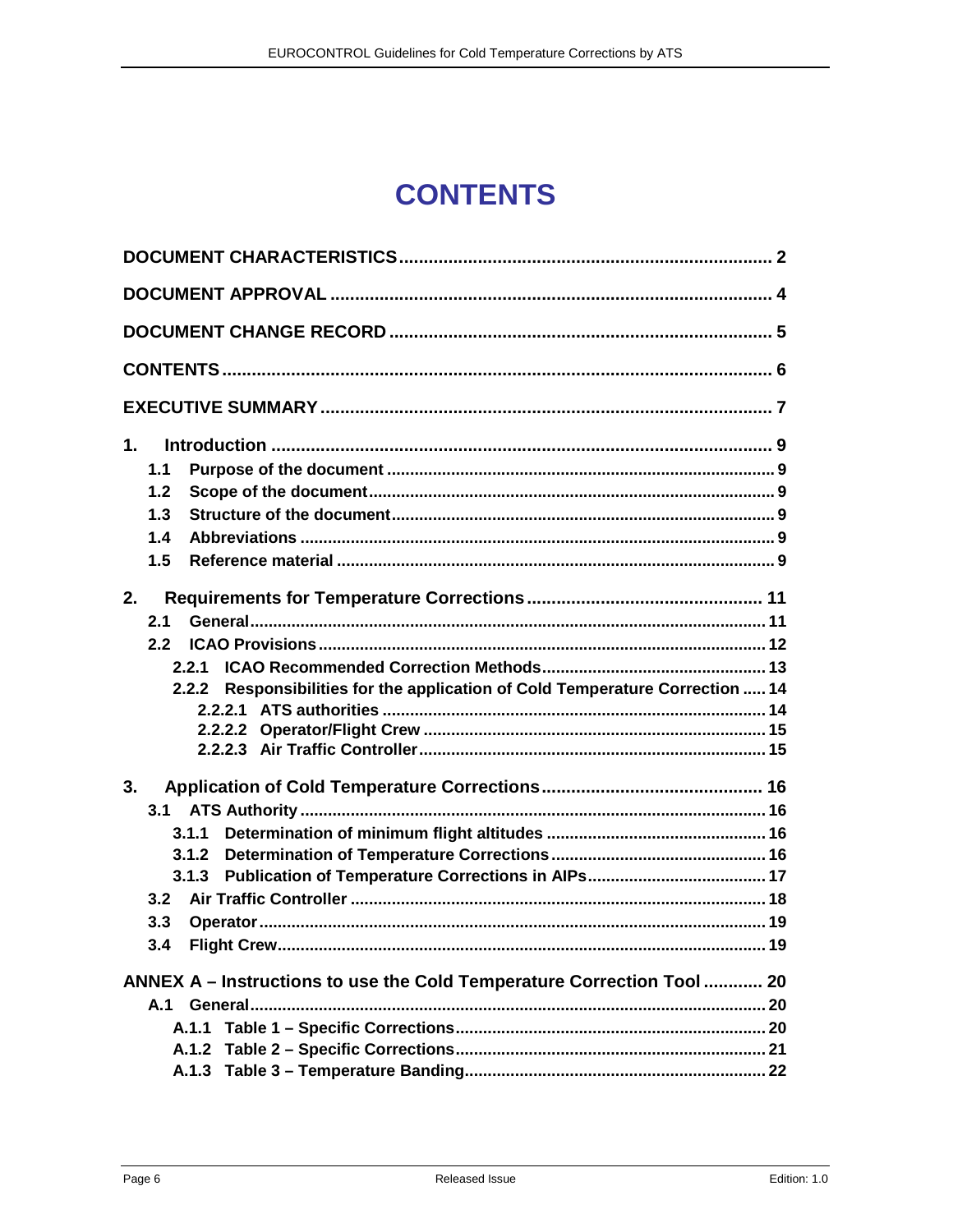# **EXECUTIVE SUMMARY**

This document contains guidance for the ATS Authorities to develop and establish the necessary corrections for the cold temperature effect on altimetry, and a common set of methods to be used for providing the air traffic control with the minimum flight altitudes to be used when corrections for the cold temperature effect on altimetry is required.

It aims to provide a toolbox for ATS authorities and ATS providers to identify, customise and implement harmonised solutions for compensating the effect of low temperatures on altimetry.

It analyses various factors for determining and applying cold temperature corrections and explains the roles of different stakeholders in the process, based on available practices and requirements set forth in ICAO Standards and Recommended Practices and recognises but does not discuss the relation with the responsibilities for obstacle clearance.

The document is structured around a study of the general requirements for cold temperature corrections and relevant ICAO provisions. It elaborates a step-wise process for the practical application of the proposed methodology for cold temperature corrections and contains tabulated corrections for cold temperature effect.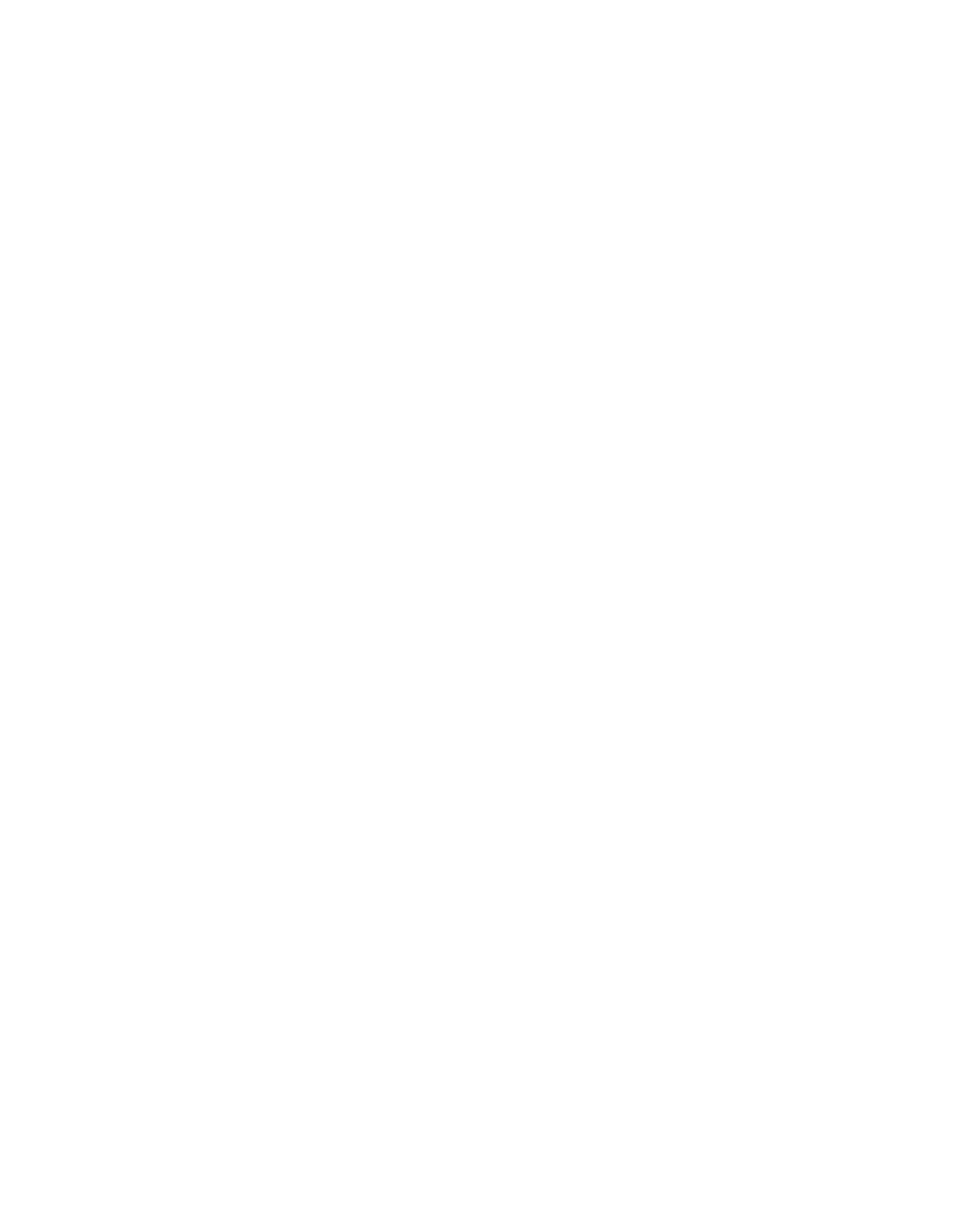## **1. Introduction**

## **1.1 Purpose of the document**

The purpose of this document is to provide guidance for the appropriate ATS authorities to:

- develop and establish a methodology for a consistent application of the corrections for the cold temperature effect on altimetry at the level of airspace design;
- determine the value for minimum vectoring altitude and surveillance altitudes needed to facilitate the application of cold temperature corrections by ATS.

It aims to provide a toolbox for ATS authorities and ATS providers to identify and implement harmonised solutions for compensating the effect of low temperatures on altimetry.

## **1.2 Scope of the document**

The document analyses the various factors for determining and applying cold temperature corrections and explains the roles of different stakeholders in the process, based on available practices and requirements set forth in ICAO Standards and Recommended Practices. The scope is limited to methodology for application of cold temperature corrections recognising the strong link with responsibilities for obstacle clearance.

### **1.3 Structure of the document**

The "Guidelines for Cold Temperature Corrections by ATS" contain three Chapters and an Annex as follows:

- **Chapter 1** introduces the purpose and the scope of the document.
- **Chapter 2**  analyses the general requirements for cold temperature corrections and relevant ICAO provisions.
- **Chapter 3** provides the process for the practical application of cold temperature corrections.

**Annex A** – contains tabulated corrections for cold temperature effect

Note: The electronic version of the tables including the formulas for calculating the corrections are an indispensable part of these Guidelines available at this link: xxxxxxxxxxxxxxxxx

## **1.4 Abbreviations**

## **1.5 Reference material**

| Part      | Reference Material                                                         |
|-----------|----------------------------------------------------------------------------|
| Chapter 2 | <b>ICAO Annex 11</b>                                                       |
|           | ICAO Doc 8168 - PANS-OPS Volume 1 - Flight Procedures, Part I, Section 4,  |
|           | Chapter 1, paragraph 1.7.5                                                 |
|           | ICAO Doc 8168 PANS-OPS, Volume I, Part II, Section 4, Chapter 1, paragraph |
|           | 1.4.1                                                                      |
|           | ICAO Doc 8168 PANS OPS Volume I, Part III, Section 1, Chapter 4            |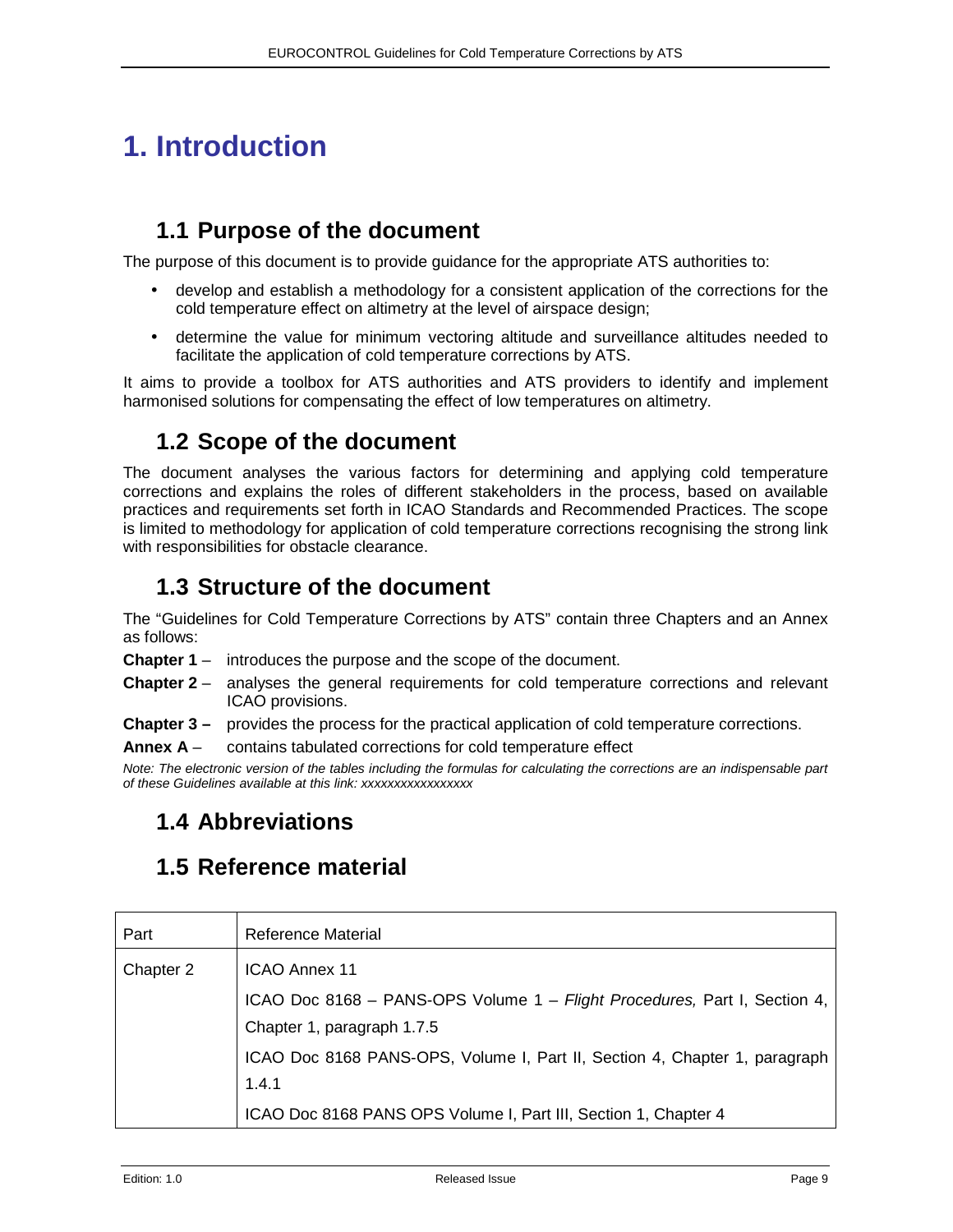|           | ICAO Doc 4444, paragraph 8.6.5.2                    |
|-----------|-----------------------------------------------------|
| Chapter 3 | ICAO Annex 6, Part 1, 4.2.7.1, 4.2.7.2. and 4.2.7.4 |
|           | ICAO Annex 15, Appendix 1                           |
|           | PANS-ATM, paragraphs 8.6.5.2 and 3.1.2              |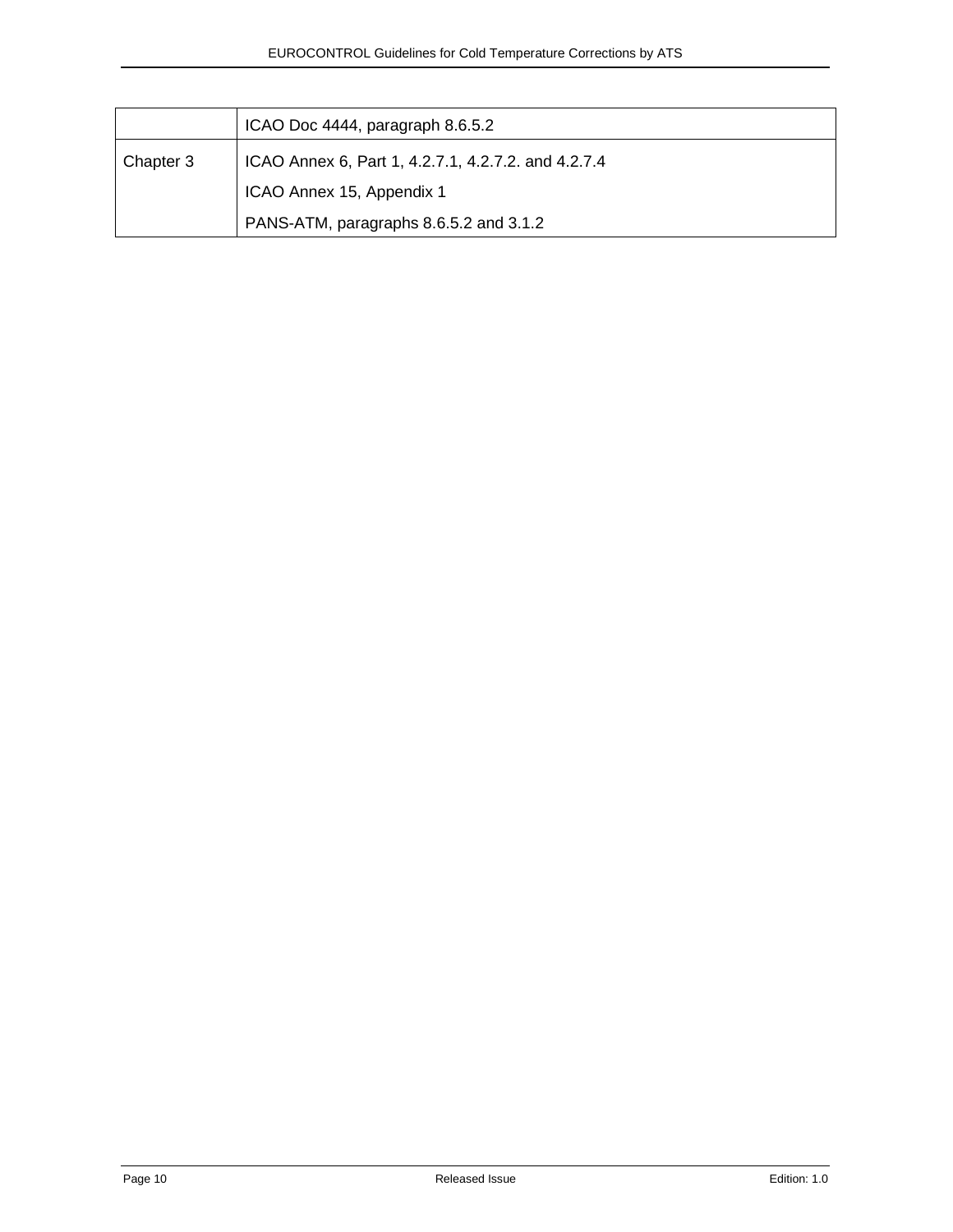## **2. Requirements for Temperature Corrections**

## **2.1 General**

The altitude of an aircraft is determined based on the measurement of atmospheric pressure: the greater the altitude - the lower the pressure. When a barometer is supplied with a nonlinear calibration so as to indicate altitude, the instrument is called a pressure altimeter or barometric altimeter.

An aneroid barometer measures the atmospheric pressure from a static port outside the aircraft. Air pressure decreases with an increase of altitude—approximately 100 hPa per 800 meters or one inch of mercury per 1000 feet near sea level.

The aneroid altimeter is calibrated to show the pressure directly as an altitude above mean sea



Barometric scale adjustment knob

level, in accordance with a mathematical model defined by the International Standard Atmosphere (ISA). A barometric altimeter is a device that uses the static pressure to indicate the vertical distance from the pressure reference datum. Depending on the pressure reference datum used: 1013.2 hPa, QNH or QFE, a barometric altimeter will indicate Flight Level, Altitude or Height, accordingly.

Note: Modern aircraft use pressure sensors and computerised algorithms to indicate altitude on electronic flight deck displays.

The temperature effect on the

measurement made by a barometric altimeter can be explained as follows. When the atmosphere is below the temperature for which the altimeter has been calibrated, the molecules of the air lose energy and gravity is able to pull them closer to the earth. Consequently, the density and pressure of the air decrease more rapidly with height. When the atmosphere is warmed to a temperature above that for which the altimeter has been calibrated, the air molecules gain energy and can counter the force of gravity and the change in density and pressure with height is less.

If the altimeter is used under the two conditions it will experience for the same true height change a greater pressure change under the cold conditions than it will under the hot conditions. Since it converts pressure change into height change, the altimeter will register a greater height under the cold conditions than it will under the hot conditions even though the actual height ascended is the same. Consequently, the higher the altitude to be corrected, the larger the value for the correction.

For an accurate assessment of any temperature correction required, the difference from ISA temperature over the whole range of altitudes from the altimeter setting source to the true altitude of the altimeter would be needed. The corrections calculated on the temperature of the aerodrome (known as the altimeter setting source) are over-compensating the effect on altimetry, in the sense that the value for the correction is larger than the minimum needed to ensure compliance with the minimum obstacle clearance criteria

Pressure altimeters are calibrated to International Standard Atmosphere (ISA) conditions. Any deviation from ISA will result in an error proportional to the ISA deviation and to the height of the aircraft above the pressure reference datum.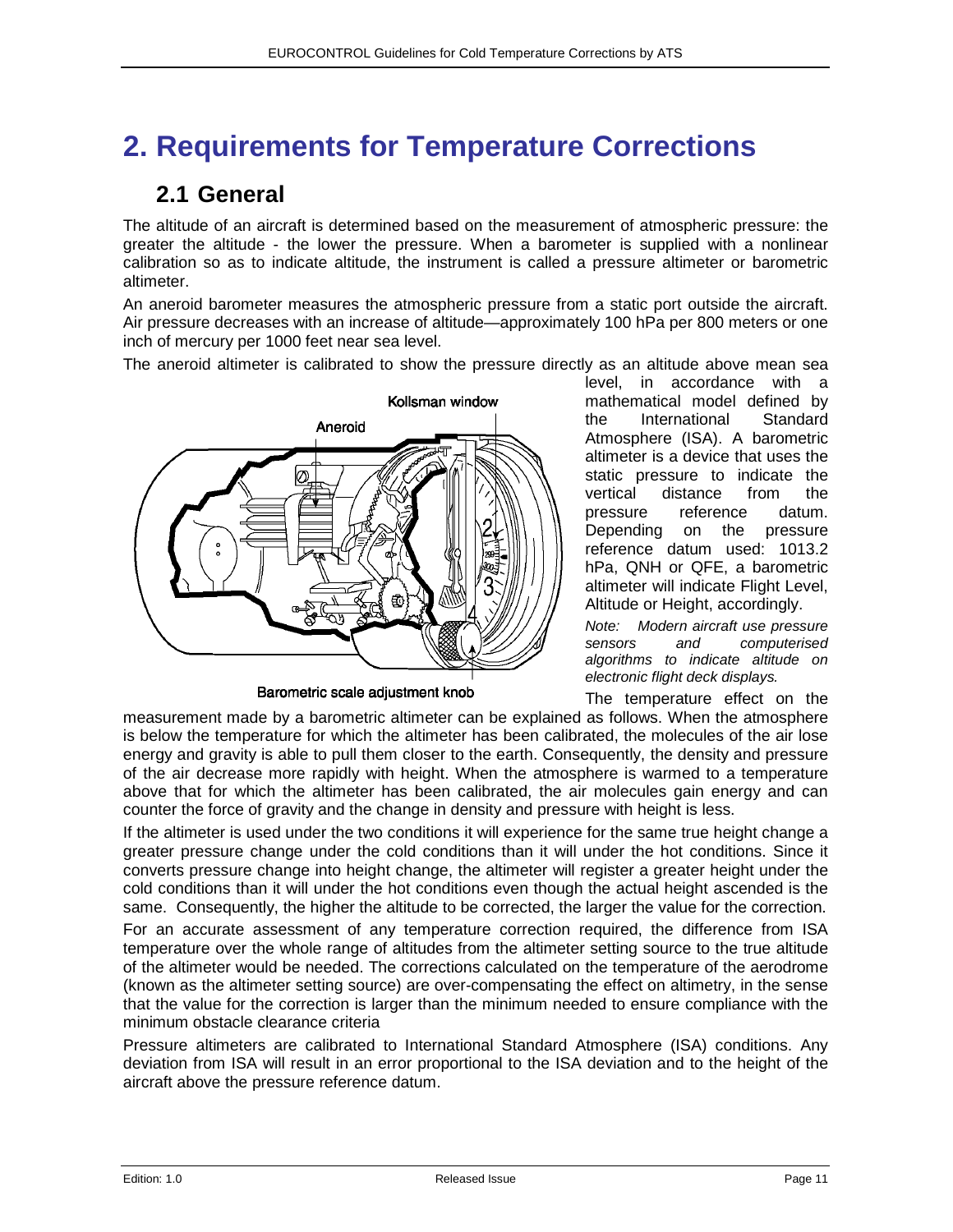

Note: The diagram shows the relation between the indicated altitude and the temperature variation from ISA.

As it can be observed in the diagram, when the temperature is lower than ISA, an aircraft will be lower than indicated by the barometric altimeter. Alternatively, when the temperature is higher than ISA, the aircraft will be higher than what the baro-altimeter indicates.

Temperatures lower than ISA have an immediate effect on calculating that the appropriate clearance

above obstacles exists. The most efficient means to mitigate this effect is to quantify the effect of the difference from ISA in form of an extra correction that should be added to the minimum flight altitudes/heights to ensure the appropriate clearance above obstacles and terrain.

## **2.2 ICAO Provisions**

The effect of the temperatures lower than ISA is addressed by ICAO provisions, specific requirements being articulated for the ATS authorities, aircraft operators, flight crew and ATC to ensure that the required safe clearance above terrain and obstacles exists at all times. It must be emphasized that all corrections are necessary to ensure that the minimum obstacle clearance is not compromised.

The requirement to apply temperature correction to minimum altitudes is expressed in different places and in various forms in the Procedures for Air Navigation Services – Aircraft Operations (PANS-OPS, Doc 8168), Volume 1 – Flight Procedures, Part I, Section 4, Chapter 1:

- a) In the context of vertical path control on non-precision approach procedures, § 1.7.5 states that "In all cases, regardless of the flight technique used [author's note: continuous descent final approach, constant angle descent or stepdown descent], a temperature correction shall be applied to all minimum altitudes to control the vertical path of an aircraft on a nonprecision approach procedure".
- b) The criteria for approach operations using of Baro-VNAV equipment must take into account the temperature constraints for the design of the obstacle clearance throughout approach and landing phase down to DA/H (§ 1.8.2).
- c) Although not directly expressed as a requirement, the temperature correction to minimum altitudes is addressed by having to consider the pressure altimeter error in the design of DA/H for precision approaches (Figure I-4-1-2).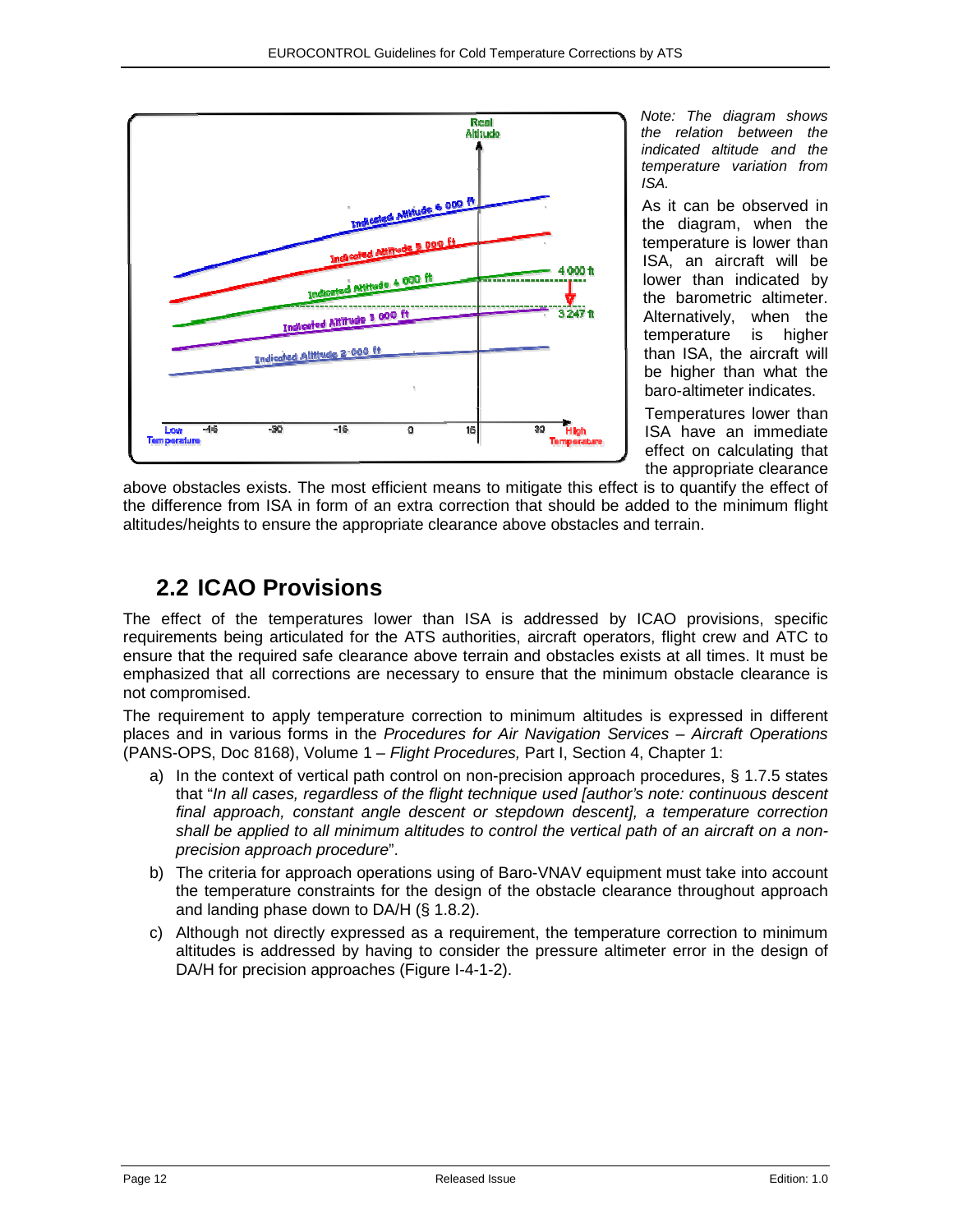#### **2.2.1 ICAO Recommended Correction Methods**

As mentioned in previous paragraphs, the calculated minimum flight altitudes/heights must be adjusted when the ambient temperature on the surface is much lower than that predicted by the standard atmosphere.

In accordance with ICAO Doc 8168, PANS-OPS, it is considered appropriate for practical operational use to apply a temperature correction when the value of the correction exceeds 20<sup>1</sup> per cent of the associated minimum obstacle clearance (MOC). The 20 per cent value represents 200 to 400 feet (depending on the required MOC) that can be used in operations to accommodate small deviations from the range of temperatures for which the corrections where calculated.

ICAO Doc 8168, PANS–OPS, Volume I, provides a number of methods that can be used in specific conditions:

- i. 4% height increase for every 10°C below standard temperature as measured at the altimeter setting source. This is safe for all altimeter setting source altitudes for temperatures above –15°C;
- ii. when the temperature measured at the altimeter setting source is lower than  $-15^{\circ}$ C, the required correction should be obtained from applying the formula below. The formula produces results that are within 5% of the accurate correction for altimeter setting sources up to 10 000 ft and with minimum heights up to 5 000 ft above that source.

$$
Correction = H \times \left( \frac{15 - t_0}{273 + t_0 - 0.5 \times L_0 \times (H + H_{ss})} \right)
$$

where:

| H          |     | minimum height above the altimeter setting source (setting<br>source is normally the aerodrome unless otherwise specified)                         |
|------------|-----|----------------------------------------------------------------------------------------------------------------------------------------------------|
| $t_0$      | =   | $t_{\text{aerodrome}} + L_0 \times h_{\text{aerodrome}}$ aerodrome (or specified temperature<br>reporting point) temperature adjusted to sea level |
| $L_0$      |     | $0.00198$ °C / ft                                                                                                                                  |
| $H_{ss}$   | $=$ | altimeter setting source elevation                                                                                                                 |
| taerodrome | $=$ | aerodrome (or specified temperature reporting point)<br>temperature                                                                                |
| haerodrome |     | aerodrome (or specified temperature reporting point) elevation                                                                                     |

iii. when more accurate corrections are required, Equation 24 of the Engineering Data Unit (ESDU) publication, Performance, Volume 2, Item Number 77022 could be applied.

|               |     | $\Delta h_{\rm correction} = \Delta h P_{\rm Airplane} - \Delta h G_{\rm Airplane} = (-\Delta T_{\rm std}/Lo) \ln[1+Lo \Delta h P_{\rm Airplane}]/(To + Lo.h P_{\rm Aerodrome})]$ |
|---------------|-----|-----------------------------------------------------------------------------------------------------------------------------------------------------------------------------------|
| where:        |     |                                                                                                                                                                                   |
| ΔhPAirplane   |     | Aircraft height above aerodrome (pressure)                                                                                                                                        |
| ∆hGAirplane   | $=$ | Aircraft height above aerodrome (geopotential)                                                                                                                                    |
| $\Delta$ Tstd |     | temperature deviation from the standard day (ISA) temperature                                                                                                                     |
| Lo            | $=$ | standard temperature lapse rate with pressure altitude in the<br>first layer (sea level to tropopause) of the ISA                                                                 |
| To            | =   | standard temperature at sea level                                                                                                                                                 |

<sup>1</sup> The airspace designers considers 20 per cent rule necessary to provide the flexibility for small variations of temperature outside the range for which the corrections are calculated and incorporated into the minimum flight altitudes values provided to ATS. IFALPA considers that a 20 per cent reduction of the minimum obstacle clearance is too large to apply temperature corrections and

l

strongly recommends that the temperature correction is to be applied as soon as the value of correction is larger than 10 per cent of the associated minimum obstacle clearance.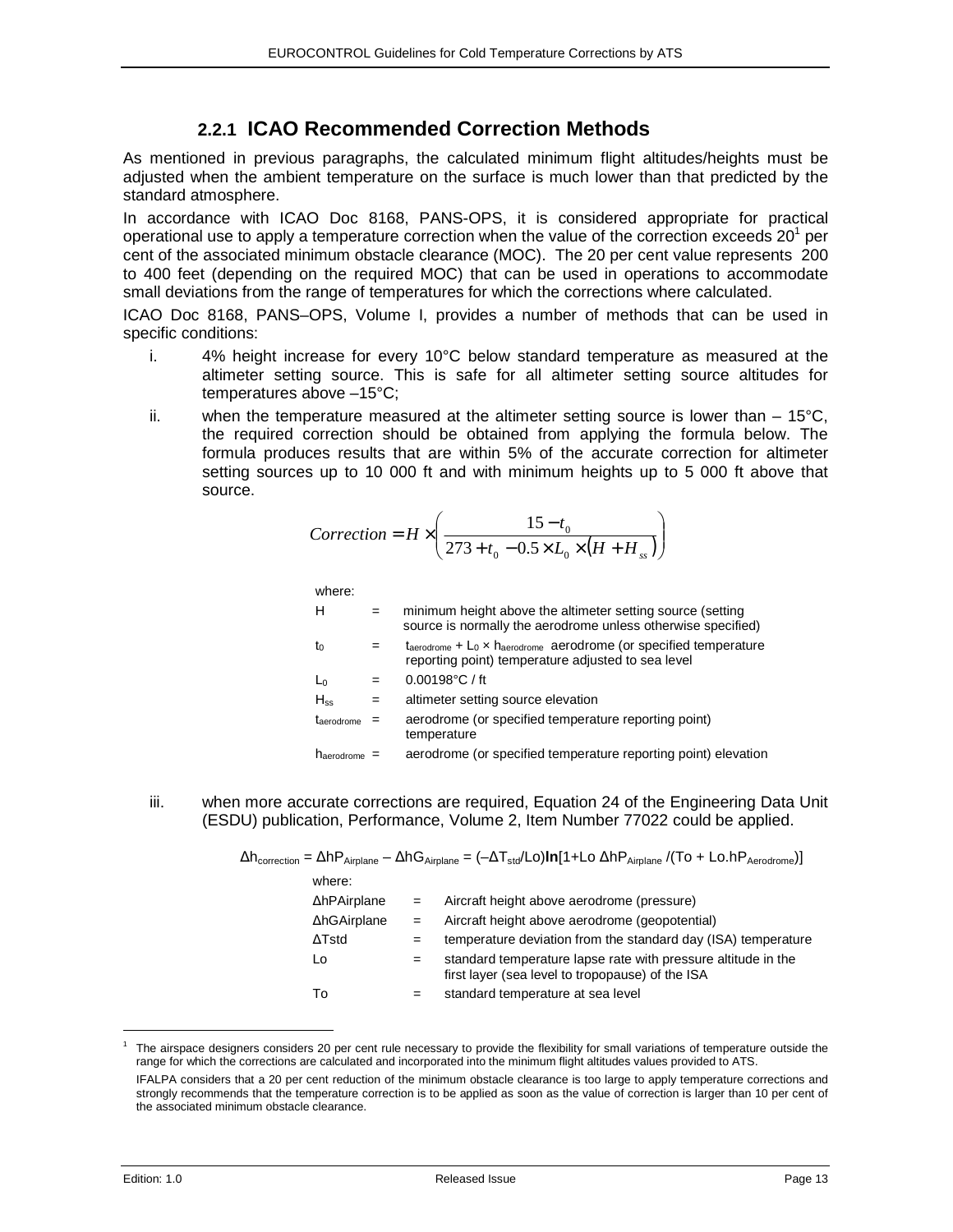The above equations assume a constant off-standard temperature lapse rate. The actual lapse rate may vary considerably from the assumed standard, depending on latitude, time of the year and the real time local weather system. However, the corrections derived from the linear approximation (method ii above) can be taken as a satisfactory estimate for general application at levels up to 13 000 ft. The correction from the accurate calculation is valid up to 36 000 ft.

Where required for take-off performance calculations or wherever accurate corrections are required for non-standard (as opposed to off-standard) atmospheres, appropriate methods are given in Engineering Sciences Data Unit (ESDU) Item 78012, Height relationships for non-standard atmospheres. This allows for non-standard temperature lapse rates and lapse rates defined in terms of either geo-potential height or pressure height.

Although PANS-OPS provides a very accurate formula for corrections that can be applied outside the range given by the assumptions for method ii, considering that the value resulting from the application of the formula would be rounded up to a value that can be used operationally, it is considered sufficient to apply method ii for the calculation of corrections to minimum vectoring altitudes<sup>2</sup> (minimum vectoring altitudes or surveillance minimum altitudes) provided to ATS.

To facilitate the use of method ii above by the ATS, an electronic table is made available, the use of which is described in Annex A.

#### **2.2.2 Responsibilities for the application of Cold Temperature Correction**

The responsibilities for the application of corrections for cold temperature effect are strongly interlinked with the responsibilities for terrain/obstacle clearance.

The objectives of the air traffic control service as prescribed in ICAO Annex 11 do not include prevention of collision with terrain; however, when providing an ATS surveillance service to an IFR flight, in cases documented in PANS-ATM 8.6.5.2<sup>3</sup>, the controller shall issue clearances such that the prescribed obstacle clearance will exist at all times.

Since the altimetry correction for the cold temperature effect is necessary to ensure the required clearance above terrain and obstacles, the responsibility for such correction goes together with the responsibility for terrain/obstacle clearance.

#### **2.2.2.1 ATS authorities**

ICAO Annex 11, paragraph 2.22 stipulates that: "Minimum flight altitudes shall be determined and promulgated by each Contracting State for each ATS route and control area over its territory. The minimum flight altitudes determined shall provide a minimum clearance above the controlling obstacle located within the areas concerned".

 $\overline{a}$ 2 In cases where minimum vectoring altitudes are not established by the airspace designers and the controllers use (according to local procedures) a specific set of minimum flight altitudes (AMA, minimum flight level en route) or surveillance minimum altitudes when vectoring aircraft, the ATS authority should provide the corrected values for such set of minimum altitudes.

 $3$  ICAO Doc 4444, PANS-ATM, § 8.6.5.2:

<sup>&</sup>quot;When vectoring an IFR flight and when giving an IFR flight a direct routing which takes the aircraft off an ATS route, the controller shall issue clearances such that the prescribed obstacle clearance will exist at all times until the aircraft reaches the point where the pilot will resume own navigation. When necessary, the relevant minimum vectoring altitude shall include a correction for low temperature effect.

*Note 1.— When an IFR flight is being vectored, the pilot may be unable to determine the aircraft's exact position in respect to obstacles in this area and consequently the altitude which provides the required obstacle clearance. Detailed obstacle clearance criteria are contained in PANS-OPS (Doc 8168), Volumes I and II. See also 8.6.8.2.*

*Note 2.— It is the responsibility of the ATS authority to provide the controller with minimum altitudes corrected for temperature effect."* 

ATM Procedures Development Sub-Group of EUROCONTROL Network Operation Team considers that "the controller shall issue clearances such that the prescribed obstacle clearance will exist at all times until the aircraft reaches the point where the pilot will re-join the flight planned route, or a published ATS route or instrument procedure".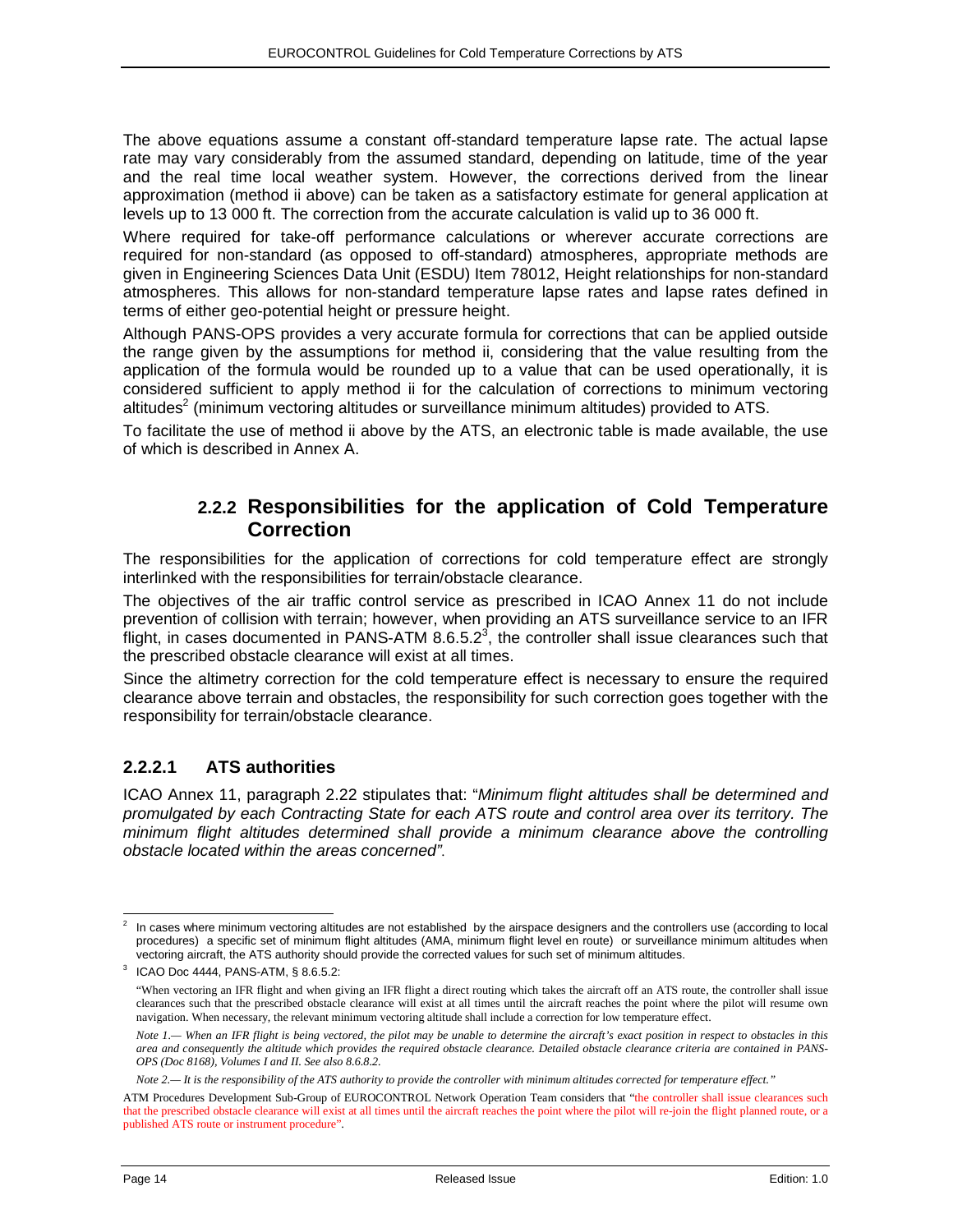In addition, the ATS authority<sup>4</sup> is responsible for determining the minimum flight altitudes corrected for temperature effect. In practice, the ATS authority (for EU context see footnote 4) will provide either the values or the methodology to be used by the ATS provider to determine the above mentioned values. The ATS provider must put in place specific arrangements to ensure that the determined values are available to the controller.

#### **2.2.2.2 Operator/Flight Crew**

The flight crew is responsible for any necessary cold temperature corrections to all published minimum altitudes/heights including the altitudes/heights for the initial and intermediate segment(s); the DA/H; and subsequent missed approach altitudes/heights, except for APV/BARO-VNAV approach procedures. In accordance with ICAO Doc 8168, PANS-OPS, Volume I, Part II, Section 4, Chapter 1, § 1.4.1, the final approach path vertical path angle (VPA) is safeguarded against the effects of low temperature by the design of the procedure.

Furthermore, for IFR flights outside controlled airspace, including flights operating below the lower limit of controlled airspace, the determination of the lowest usable flight level is the responsibility of the pilot-in-command. Current or forecast QNH and temperature values should be taken into account (ICAO 8168, PANS-OPS, Part III, Section 1, Chapter 4).

In this context it should be noted that Part III, Section 1, Chapter 4 deals with altimeter corrections for pressure, temperature and, where appropriate, wind and terrain effects. The pilot is responsible for these corrections, except for the temperature correction when being vectored by ATC or issued a direct routing as documented in ICAO Doc 4444, PANS-ATM, § 8.6.5.2 (see footnote 3).

The ATC rules and procedures described in this document do not suggest relieving pilots of their responsibility to ensure that any clearances issued by air traffic control units are safe in respect of terrain clearance.

#### **2.2.2.3 Air Traffic Controller**

In cases documented in ICAO Doc 4444, § 8.6.5.2 (see footnote 3) a controller must issue level clearances at or above the minimum vectoring altitudes (see footnote 2) corrected for cold temperature effect. The minimum vectoring altitudes and correction method will be determined by the ATS Authority. In case the ATS Authority provides only the methodology to determine the corrected values, the ATS provider must put in place a specific arrangement so as to ensure that the determined values will be provided to the controller.

 $\overline{a}$ 4 ICAO Annexes define Appropriate ATS Authority as "the relevant authority designated by the State responsible for providing air traffic services." This Authority might be the State or suitable Agency. With the entry into force of the EU legislation on the single European sky, the EASA competence extension to ATM/ANS and the related principle of separation of service provision from supervision, the term "authority" is used thereto to define national authorities in EU Member States which do not provide ATS. For these cases, in these Guidelines the term "ATS authority" is meant to denote a part of a State's civil aviation administration, which could be either the National Supervisory Authority as defined by the SES legislation, national competent authority as referred by the EASA Basic Regulation (Regulation (EC) 216/2008) or any other competent national aviation authority as relevant.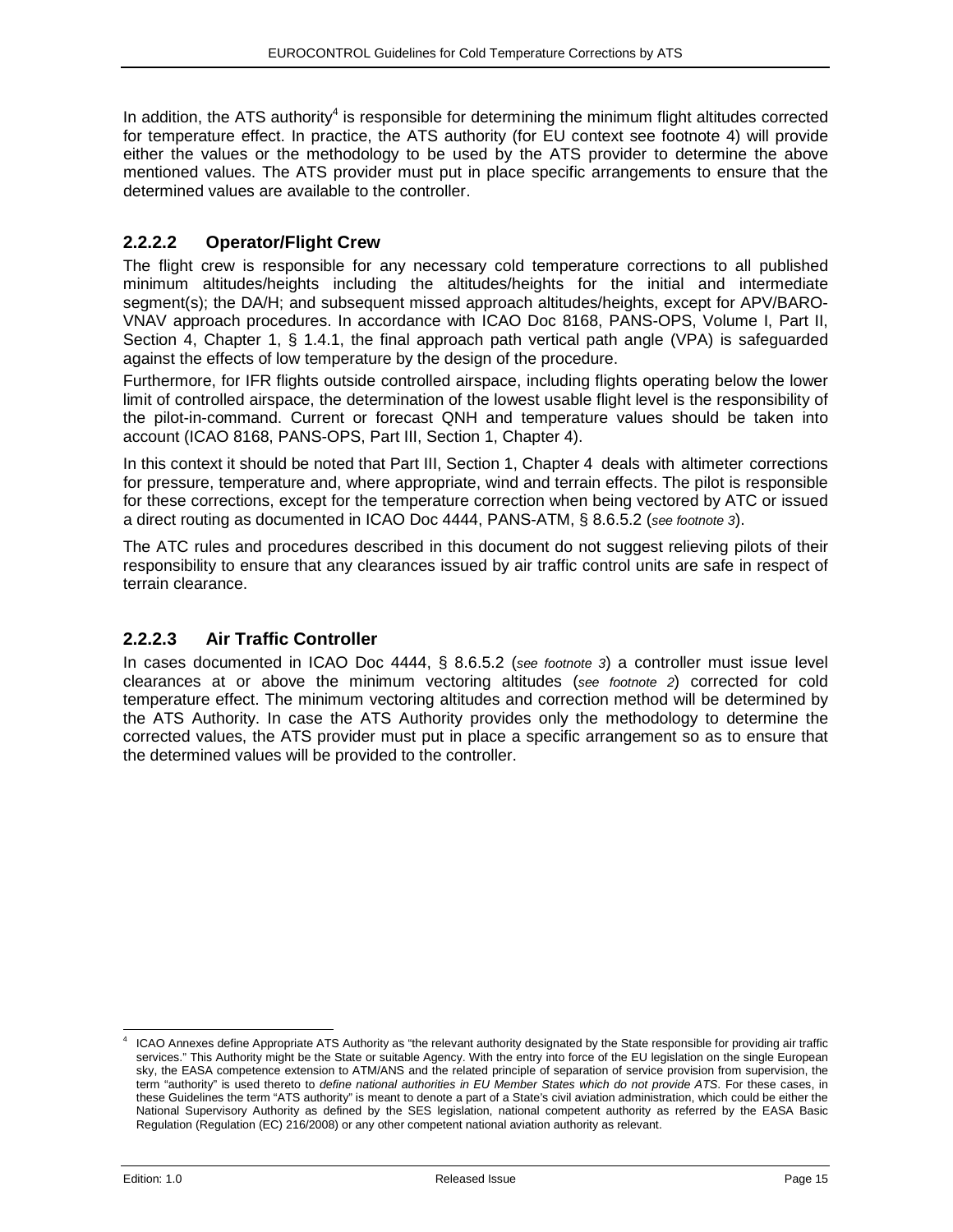## **3. Application of Cold Temperature Corrections**

## **3.1 ATS Authority**

In accordance with Annex 15, Appendix 1 (Contents of Aeronautical Information Publication), States should publish in Section GEN 3.3.5, "The criteria used to determine minimum flight altitudes". If nothing is published, it should be assumed that no corrections have been applied by the State<sup>5</sup>.

Considering that, in ECAC airspace, most of the States are experiencing temperatures that require correction for minimum flight altitudes, it is recommended that such information is not omitted, and in case of no cold temperature correction applied, a clear statement to that effect is made in AIP GEN 3.3.5.

#### **3.1.1 Determination of minimum flight altitudes**

In accordance with ICAO Annex 11, 2.22, "*Minimum flight altitudes shall be determined and promulgated by each Contracting State for each ATS route and control area over its territory. The minimum flight altitudes determined shall provide a minimum clearance above the controlling obstacle located within the areas concerned*." These minimum flight altitudes can be of different types such as Area Minimum Altitude (AMA), Minimum Obstacle Clearance Altitude (MOCA), and Minimum Sector Altitude (MSA). In addition, Terminal Arrival Altitudes should be established for any RNAV procedures.

Furthermore, in accordance with ICAO Annex 15 – Aeronautical Information Services, the criteria used in the determination of minimum flight altitudes shall be published in the AIP, GEN 3.3.5. So shall e.g. a minimum obstacle clearance altitude (MOCA) be determined and published for each segment of the route. In mountainous areas, the MOC shall be increased and identified by the State and promulgated in the AIP

### **3.1.2 Determination of Temperature Corrections**

When designing the structure of airspace where air traffic control is provided, an ATS authority will have to consider annual and seasonal variation of temperature when establishing the minimum flight altitudes.

The analysis of recorded meteorological data will be the basis for considering how the effect of cold temperatures should be mitigated in operations. Such an activity will indicate the magnitude of the correction required to operate within a given temperature range.

According to the airspace requirements and the surrounding environment, an airspace designer may consider a lower temperature as a reference for establishing the minimum flight altitudes.

The combination of concept of operations, airspace requirements and temperature range will indicate which of the following approaches would be appropriate for a given environment:

 $\overline{a}$ 5 ICAO Annex 6 recommends that the State of the operator should approve the method by which the operator is determining minimum flight altitudes (see paragraph 3.2 below). In so doing, the State should only approve such method after careful consideration of the probable effect of a number of factors including, *inter alia*, the inaccuracies in the indications of the altimeter used (ICAO Annex 6, Part 1, 4.2.7.4).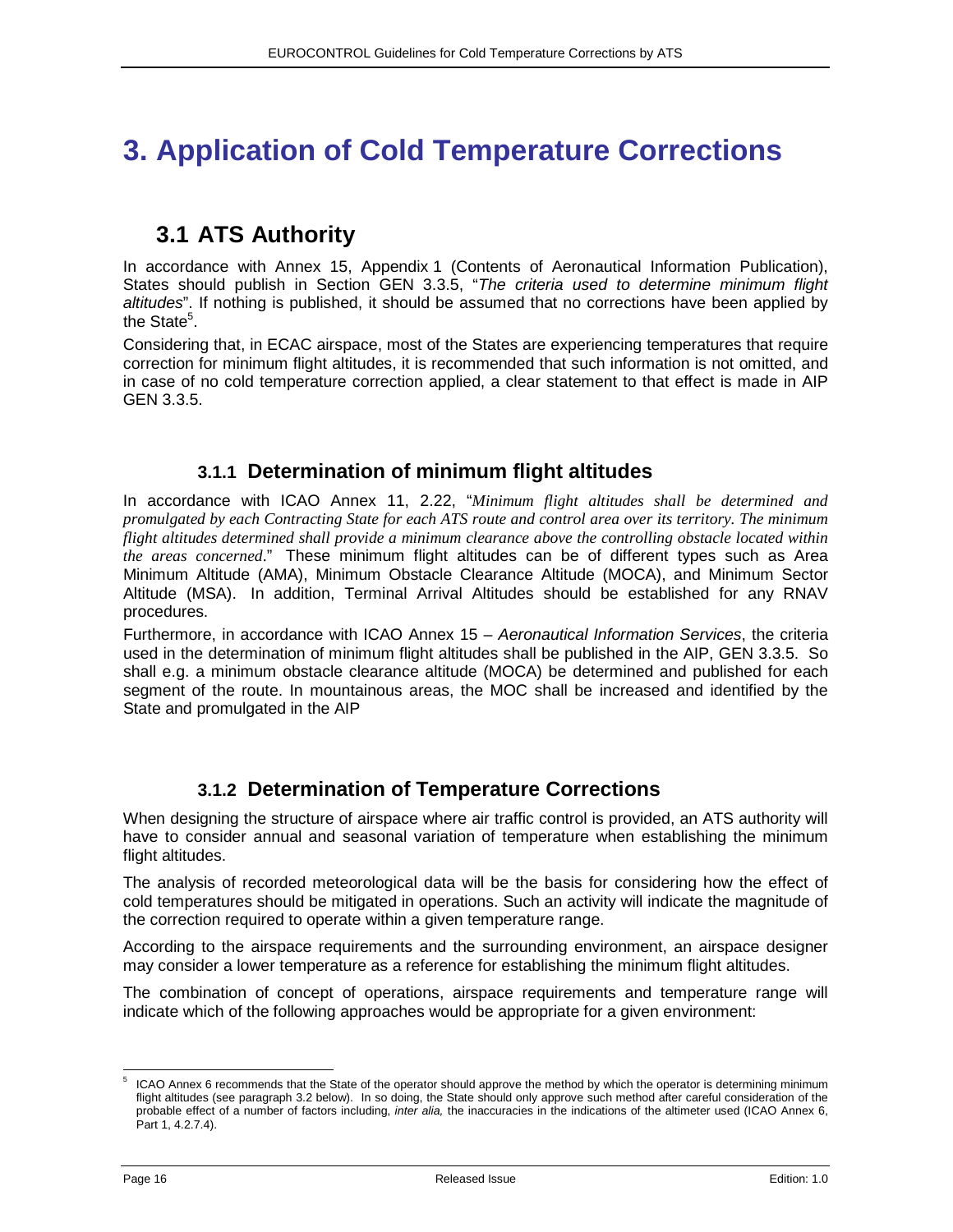#### i. Annual

In areas where the temperatures recorded are not too low, and the seasonal variation is minor, it would be possible to calculate the cold temperature correction in accordance with historical meteorological data and publish the resulting minimum levels accordingly in the AIP. All minimum altitudes should then include the cold temperature correction which would be known to pilots.

It could be that some isolated higher obstacles will be subject to special arrangements (providing a protection around the obstacle rather than raising overall the minimum flight altitudes).

This approach has the benefit of having one set of values for minimum vectoring altitudes (see footnote 2) applicable for the entire year.

#### ii. Seasonal

The low temperatures are normally recorded within a defined period of the year. When the low temperatures experienced are significantly low during this season, the buffer necessary to accommodate an annual application of cold temperature correction may lead to a less efficient use of the airspace. In such cases the appropriate ATS authorities may consider a dual set of minimum flight altitudes: one applicable during "warm season" and one during the "cold season". The activation of one or the other set of values can be indicated in the State's AIP such as: "from 1 December to 31 March the cold temperature values for minimum flight altitudes are applied".

The set of values for minimum vectoring altitudes (see footnote 2) a controller must use in cases documented in ICAO Doc 4444, PANS-ATM, § 8.6.5.2 (see footnote 3) would be provided/activated accordingly.

#### iii. Daily

The cold temperature corrections can also be updated on a daily basis using the coldest temperature forecast for the day as the baseline. The supervisor will use the table/methodology as provided by the appropriate ATS authority to ascertain the set of minimum vectoring altitudes (see footnote 2) a controller will use that day.

The State will publish in AIP that correction for low temperature effect are applied, when necessary, by ATC.

iv. Tactical

When full integration of the methodology for cold temperature correction in the ATS system is performed, the controller will be provided with the appropriate information on the CWP.

The State will publish in AIP that correction for low temperature effect are applied, when necessary, by ATC.

A common aspect for the first two solutions is that they will not cover temperatures lower than those in the selected range. Therefore, they should be supplemented with specific procedures for temperatures lower than those in the selected range.

#### **3.1.3 Publication of Temperature Corrections in AIPs**

For controlled airspace, the State has to publish in Section GEN 3.3.5, "The criteria used to determine minimum flight altitudes". This could include information about method(s) used for the correction of low temperature effect and how it is published (e.g. "published MSA/MVA contain a temperature correction down to -xx degrees C*"*, or "correction for low temperature effect is always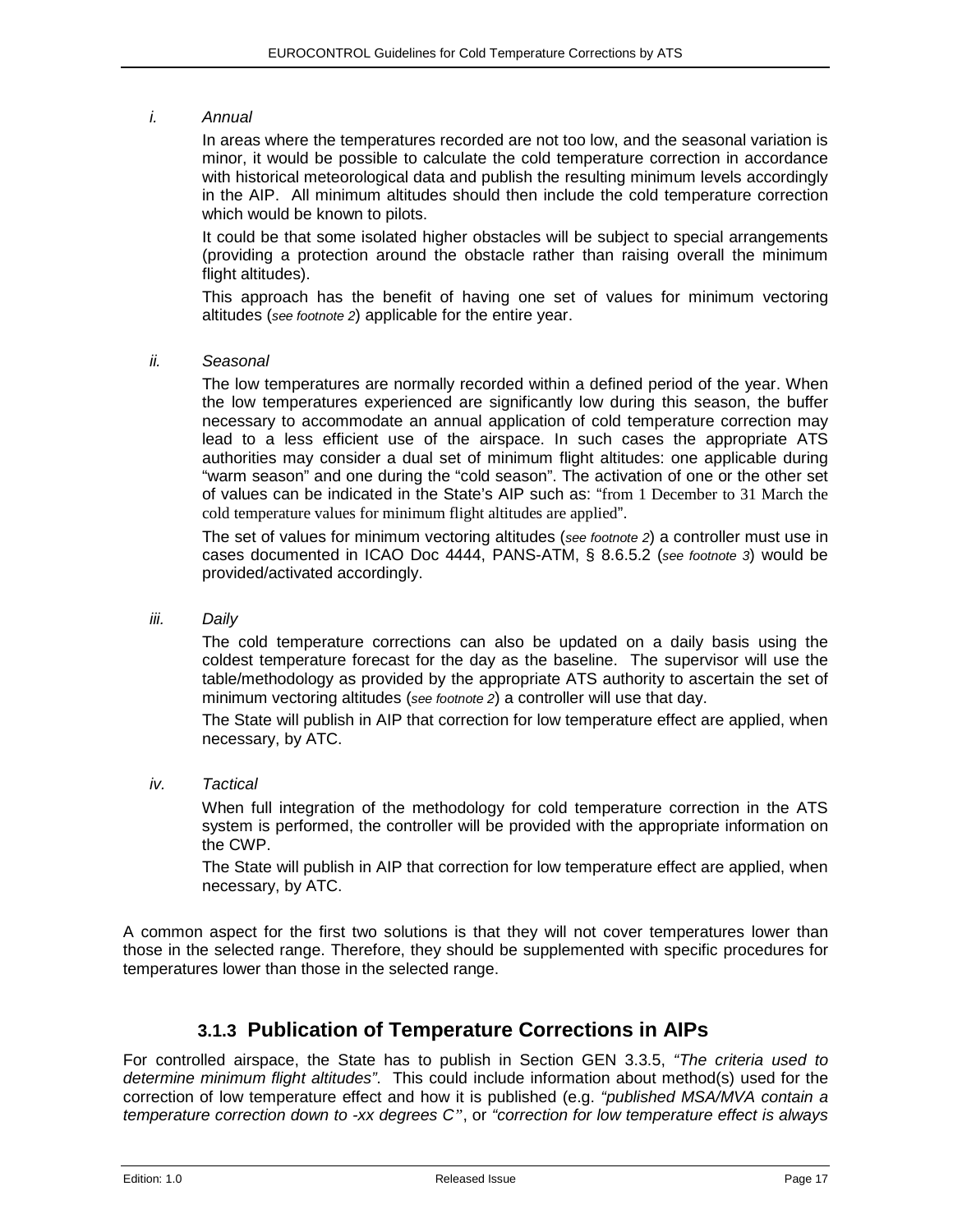taken into account in ATC clearances in cases documented in ICAO Doc 4444, PANS-ATM, § 8.6.5.2").

If nothing is published in GEN 3.3.5, it should be assumed that temperature correction is not applied (ICAO Annex 15). In such cases, the pilot-in-command is not relieved of his/her responsibility to ensure that adequate terrain clearance exists.

## **3.2 Air Traffic Controller**

In cases documented in ICAO Doc 4444, PANS-ATM, § 8.6.5.2, "the controller shall issue clearances such that the prescribed obstacle clearance will exist at all times. When necessary, the relevant minimum vectoring altitude shall include a correction for low temperature effect."

However, the individual air traffic controller should not be the entity deciding how and when to apply temperature correction.

The controller should be provided with the following, as determined by ATS Authority:

- corrected values of the minimum vectoring altitudes (see footnote  $2$ ) to be applied
- indication and/or instruction when corrected altitudes are to be applied. $6$

Note. - When a pilot-in-command is unable to comply with level clearance issued by the controller, the pilot must inform the controller and ask for a revised clearance.

It is recommended not to oblige a controller to transmit via voice communication the information about low temperature correction application, as integral part of level clearances or instructions. Such information should rather be properly published in State's AIP and indicated on the charts concerned.

When the correction to the minimum vectoring altitudes (see footnote 2) is intended to cover a range of cold temperatures, it is very likely that the correction applied by ATS is greater than that required or the correction calculated by the flight crew (also considering that the pilot could use the exact temperature deviation from ISA when available on board).

This over correction occurs whenever the actual temperature is higher than the lowest temperature within the cold temperature range applied. The amount of over correction increases proportionately as the actual temperature rises above the coldest temperature within the cold temperature range and is amplified as the height of the column of air under consideration increases.

This phenomenon has the potential, in some circumstances, of generating unstable approaches when aircraft are vectored to intercept the published glide path in a manner that provides pilots with insufficient time to adjust from the ATS temperature corrected minimum vectoring altitude (see footnote 2) to the pilot determined temperature corrected procedure altitude.

As ATS is required to complete a safety risk assessment on how a chosen temperature correction method interacts with published instrument procedure altitudes, as described in paragraph 3.1.2, the following should be considered when vectoring an aircraft to establish an instrument approach on final approach regardless of the type of instrument approach the pilot wishes to fly:

- a) If the temperature corrected minimum vectoring altitude is equal to or lower than the published instrument procedure altitude at the Final Approach Fix (FAF), over correction will not occur;
- b) If the temperature corrected minimum vectoring altitude is higher than the published instrument approach procedure altitude at the FAF, over correction will occur. In order to accommodate this over correction ATC must vector the aircraft to establish it on the instrument approach procedure with sufficient distance for the pilot to adjust for the over correction prior to crossing the FAF. Once established on the instrument approach procedure, and provided a clearance for approach was issued by the controller, the pilot

l

<sup>6</sup> MSAW/APM alerting should be consistent with those values and applicability. In general, this should be the case for any other use of QNH corrected Mode C as well.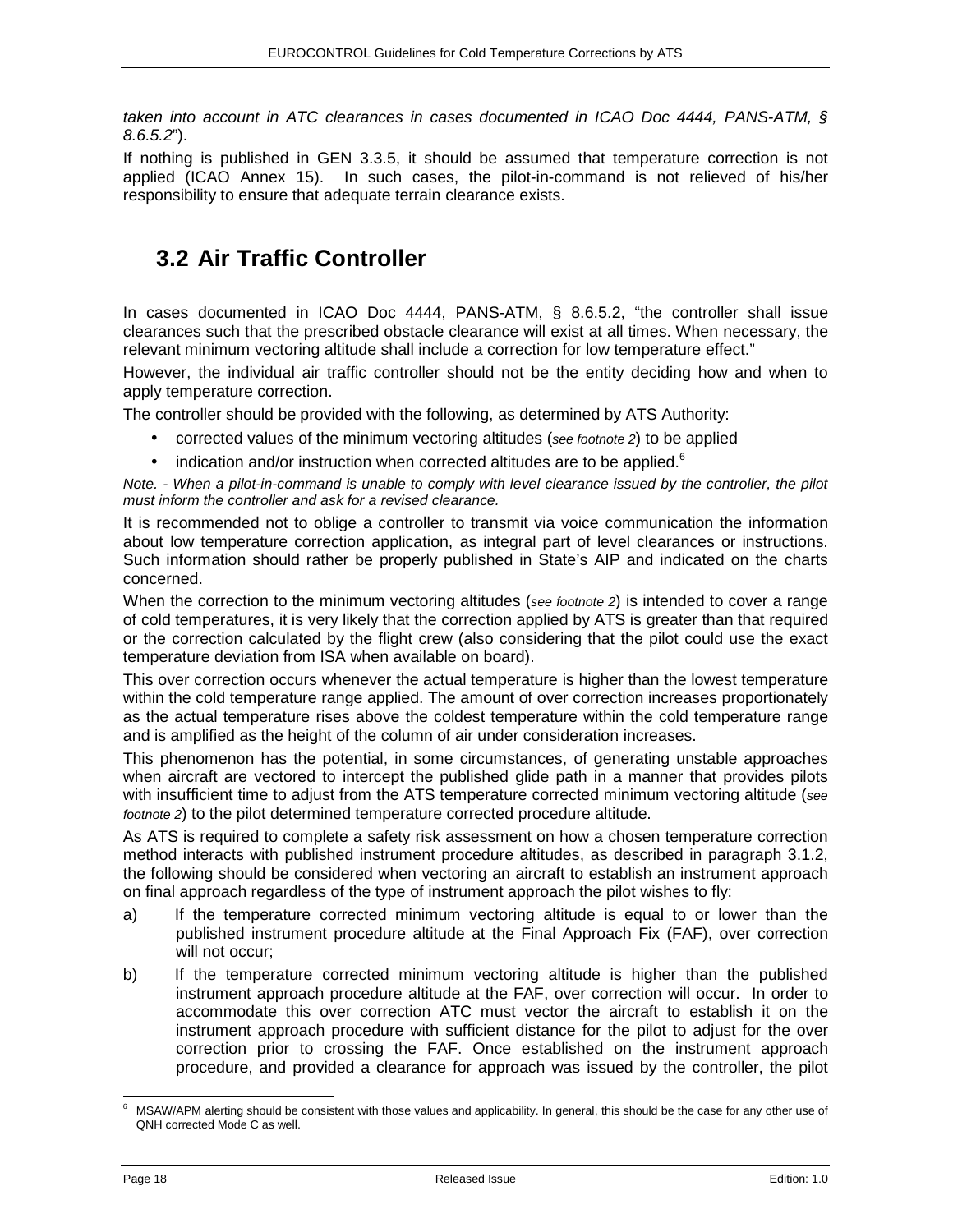can initiate the appropriate adjustment for over correction. If terrain or other factors prevent vectoring of aircraft in this manner, ATC should consider one or more of the following:

- 1) select a more tactical temperature correction method;
- 2) review and if possible, amend the minimum vectoring altitudes in the vicinity of the final approach;
- 3) review and if possible, relocate the FAF to position more distant from the threshold which in turn facilitates a higher instrument procedure altitude at the FAF; and
- 4) vector aircraft to commence the instrument approach procedure at the Initial Approach Fix, or if appropriate, the Intermediate Approach Fix, as the procedure altitude at these fixes will be higher than that at the FAF.

## **3.3 Operator**

In accordance with ICAO Annex 6 Part I, 4.2.7.1, an operator shall be permitted to establish minimum flight altitudes for those routes flown for which minimum flight altitudes have been established by the State flown over or the responsible State, provided that they shall not be less than those established by that State.

Furthermore, in paragraph 4.2.7.2 of the same document above it is specified that: "*An operator shall specify the method by which it is intended to determine minimum flight altitudes for operations conducted over routes for which minimum flight altitudes have not been established by the State flown over or the responsible State, and shall include this method in the operations manual. The minimum flight altitudes determined in accordance with the above method shall not be lower than specified in Annex 2.*"

## **3.4 Flight Crew**

Temperature values on which to decide the magnitude of the correction needed are those at the altimeter setting source (normally the aerodrome). En-route, the setting source nearest to the position of the aircraft should be used, or, when available in the aircraft, the pilot could use the temperature deviation from ISA at the actual level.

Note. – Flight crew will assess the corrections to altimetry to compensate the effect of cold temperatures either by applying 4% of the height when temperatures are not lower than - 15°C, or the corresponding values from the tables in ICAO Doc 8168, Volume I, Tables III-1-4-1 a) and III-1-4-1 b).

When providing ATS based on surveillance to IFR flights, in cases documented in ICAO Doc 4444, PANS-ATM, § 8.6.5.2 (see footnote 3), the controller is responsible for issuing clearances such that the prescribed obstacle clearance, and implicitly the application of the necessary temperature correction, will exist at all times. However, if the pilot-in-command finds the altitude unacceptable due to low temperature, then the pilot-in-command should request a higher altitude."

In the absence of such a request, the controller will consider that the clearance has been accepted and will be complied with.

In cases of conducting non-precisions approaches where the pilot-in-command considers that the level clearance received would not allow appropriate positioning for the geometric altitude to initiate the non-precision approach, he/she should inform ATC accordingly.

When cleared and established on the instrument approach procedure, or part thereof, the pilot-incommand is responsible for applying the appropriate correction for the cold temperature effect.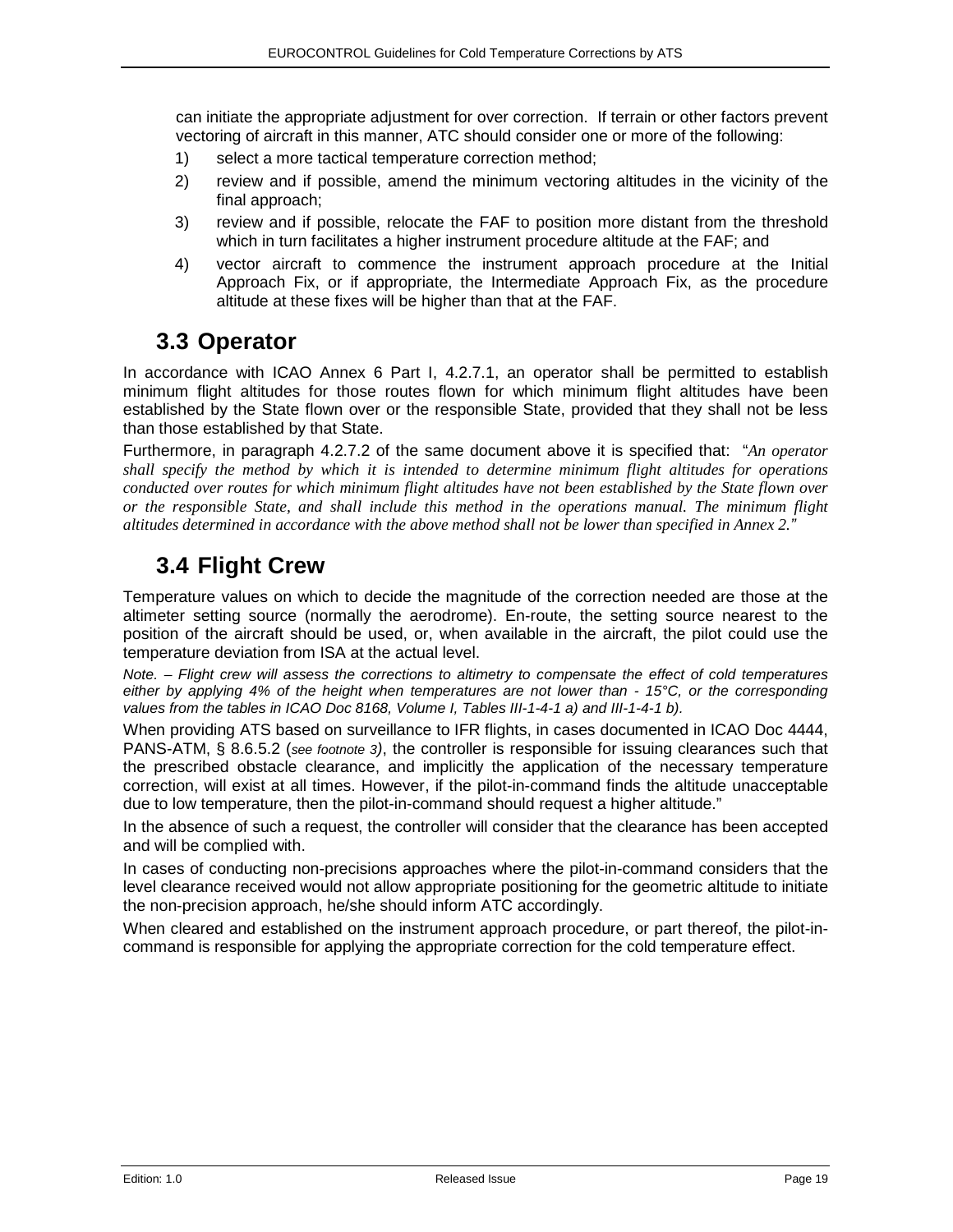## **ANNEX A – Instructions to use the Cold Temperature Correction Tool**

## **A.1 General**

The electronic tool (Excel Workbook) provided together with these guidelines is intended to assist airspace designers and ATS authorities, in general, to assess how temperature correction can be most effectively accommodated in the airspace design, to identify which temperature ranges would provide the most efficient utilization of a given volume of airspace.

The tool provides three spreadsheets where the user may calculate the value of the correction required for a given set of parameters, the possibility to calculate the effect of the cold temperature on the minimum vectoring altitude and the possibility to assess a the correction for temperature banding.

### **A.1.1 Table 1 – Specific Corrections**

| <b>Specific Correction</b>                                                                                           |              |       |  |                                         |      |             |  |
|----------------------------------------------------------------------------------------------------------------------|--------------|-------|--|-----------------------------------------|------|-------------|--|
| Aerodrome Elevation:                                                                                                 |              | 700   |  |                                         |      |             |  |
| Aerodrome Temperature:                                                                                               |              | $-40$ |  | Specific Correction (Modified formula): | 2471 | <u>l</u> ft |  |
|                                                                                                                      | MSA/SMA/MVA: | 11000 |  |                                         |      |             |  |
|                                                                                                                      |              |       |  |                                         |      |             |  |
|                                                                                                                      |              |       |  |                                         |      |             |  |
| NB:                                                                                                                  |              |       |  |                                         |      |             |  |
| 1- The above uses a modified formula to that provided in DOC 8168 at Part III, Section 1, Chapter 4, Paragraph 4.3.3 |              |       |  |                                         |      |             |  |
| 2- Enter values into green coloured cells                                                                            |              |       |  |                                         |      |             |  |
| 3- The result is provided in the yellow coloured cell and is rounds up to the nearest foot.                          |              |       |  |                                         |      |             |  |
|                                                                                                                      |              |       |  |                                         |      |             |  |
|                                                                                                                      |              |       |  |                                         |      |             |  |
|                                                                                                                      |              |       |  |                                         |      |             |  |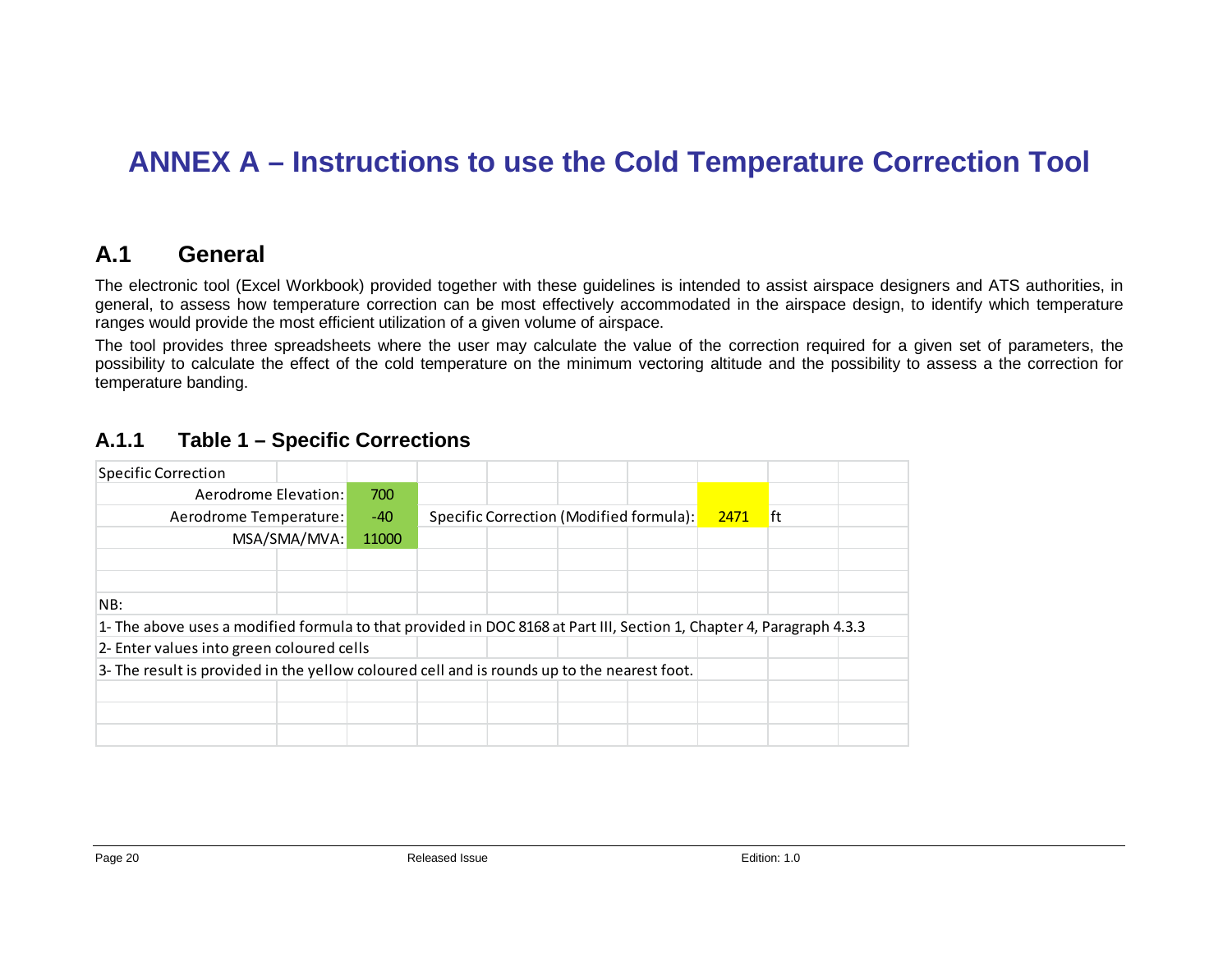## **A.1.2 Table 2 – Specific Corrections**

| Accurate                    |                |             |                |      |       |                                    |       |       |             |          |             |       |                          |             |             |             |
|-----------------------------|----------------|-------------|----------------|------|-------|------------------------------------|-------|-------|-------------|----------|-------------|-------|--------------------------|-------------|-------------|-------------|
| <b>CWTC Required after:</b> | 200            |             |                |      |       |                                    |       |       |             |          |             |       |                          |             |             |             |
|                             |                |             |                |      |       |                                    |       |       |             |          |             |       |                          |             |             |             |
| Aerodrome Elevation:        | 1000           |             |                |      |       |                                    |       |       |             |          |             |       |                          |             |             |             |
|                             | MSA/SMA/MVA    |             |                |      |       |                                    |       |       |             |          |             |       |                          |             |             |             |
| Temperature                 | 500            |             |                |      |       | 1000 1500 2000 2500 3000 3500 4000 |       |       |             |          |             |       | 4500 5000 5500 6000 6500 | 7000        |             | 7500 8000   |
| 15                          | 3              | 0           | $-3$           | $-7$ | $-10$ | $-14$                              | $-17$ | $-21$ | $-24$       | $-28$    | $-31$       | $-35$ | $-38$                    | $-42$       | $-46$       | $-49$       |
| 14                          | $\overline{2}$ | $\Omega$    | $-2$           | $-3$ | $-5$  | $-7$                               | -9    | $-10$ | $-12$       | $-14$    | $-16$       | $-17$ | $-19$                    | $-21$       | $-23$       | $-24$       |
| 13                          | $\Omega$       | 0           | 0              | 0    | 0     | 0                                  | 0     | 0     | $\mathbf 0$ | $\Omega$ | $\mathbf 0$ | 0     | $\mathbf 0$              | $\mathbf 0$ | $\mathbf 0$ | $\mathbf 0$ |
| 12                          | $-2$           | $\Omega$    | $\overline{2}$ | 4    | 5     | 7                                  | 9     | 11    | 13          | 14       | 16          | 18    | 20                       | 22          | 24          | 26          |
| 11                          | -4             | 0           | 4              | 7    | 11    | 14                                 | 18    | 21    | 25          | 29       | 32          | 36    | 40                       | 43          | 47          | 51          |
| 10                          | $-5$           | 0           | 5              | 11   | 16    | 21                                 | 27    | 32    | 38          | 43       | 49          | 54    | 60                       | 65          | 71          | 76          |
| 9                           | $-7$           | 0           | 7              | 14   | 21    | 29                                 | 36    | 43    | 50          | 58       | 65          | 72    | 80                       | 87          | 94          | 102         |
| 8                           | -9             | $\Omega$    | 9              | 18   | 27    | 36                                 | 45    | 54    | 63          | 72       | 81          | 91    | 100                      | 109         | 118         | 128         |
| 7                           | $-11$          | $\Omega$    | 11             | 22   | 32    | 43                                 | 54    | 65    | 76          | 87       | 98          | 109   | 120                      | 131         | 143         | 154         |
| 6                           | $-13$          | $\mathbf 0$ | 13             | 25   | 38    | 51                                 | 63    | 76    | 89          | 102      | 115         | 128   | 141                      | 154         | 167         | 180         |
| 5                           | $-14$          | $\Omega$    | 14             | 29   | 43    | 58                                 | 73    | 87    | 102         | 117      | 131         | 146   | 161                      | 176         | 191         | 206         |
| 4                           | $-16$          | 0           | 16             | 33   | 49    | 65                                 | 82    | 98    | 115         | 132      | 148         | 165   | 182                      | 199         | 216         | 233         |
| 3                           | $-18$          | 0           | 18             | 36   | 55    | 73                                 | 91    | 110   | 128         | 147      | 165         | 184   | 203                      | 222         | 241         | 260         |
| $\overline{2}$              | $-20$          | $\Omega$    | 20             | 40   | 60    | 80                                 | 101   | 121   | 142         | 162      | 183         | 203   | 224                      | 245         | 266         | 287         |
| $\mathbf{1}$                | $-22$          | $\Omega$    | 22             | 44   | 66    | 88                                 | 110   | 133   | 155         | 177      | 200         | 223   | 245                      | 268         | 291         | 314         |
| $\mathbf 0$                 | $-24$          | $\Omega$    | 24             | 48   | 72    | 96                                 | 120   | 144   | 168         | 193      | 217         | 242   | 267                      | 291         | 316         | 341         |
| $-1$                        | $-26$          | $\Omega$    | 26             | 52   | 77    | 103                                | 130   | 156   | 182         | 208      | 235         | 262   | 288                      | 315         | 342         | 369         |
| $-2$                        | $-28$          | $\Omega$    | 28             | 55   | 83    | 111                                | 139   | 167   | 196         | 224      | 253         | 281   | 310                      | 339         | 368         | 397         |
| $-3$                        | $-30$          | 0           | 30             | 59   | 89    | 119                                | 149   | 179   | 210         | 240      | 270         | 301   | 332                      | 363         | 394         | 425         |
| $-4$                        | $-31$          | $\Omega$    | 32             | 63   | 95    | 127                                | 159   | 191   | 224         | 256      | 288         | 321   | 354                      | 387         | 420         | 453         |
| $-5$                        | $-33$          | $\Omega$    | 34             | 67   | 101   | 135                                | 169   | 203   | 238         | 272      | 307         | 341   | 376                      | 411         | 446         | 481         |
| $-6$                        | $-35$          | $\mathbf 0$ | 36             | 71   | 107   | 143                                | 179   | 215   | 252         | 288      | 325         | 362   | 398                      | 435         | 473         | 510         |
| $-7$                        | $-37$          | $\Omega$    | 38             | 75   | 113   | 151                                | 189   | 227   | 266         | 304      | 343         | 382   | 421                      | 460         | 499         | 539         |
| $-8$                        | $-39$          | 0           | 40             | 79   | 119   | 159                                | 199   | 240   | 280         | 321      | 362         | 403   | 444                      | 485         | 526         | 568         |
| $-9$                        | $-41$          | 0           | 42             | 83   | 125   | 167                                | 210   | 252   | 295         | 337      | 380         | 423   | 467                      | 510         | 554         | 597         |
| $-10$                       | $-44$          | $\Omega$    | 44             | 88   | 132   | 176                                | 220   | 265   | 309         | 354      | 399         | 444   | 490                      | 535         | 581         | 627         |
| $-11$                       | $-46$          | $\Omega$    | 46             | 92   | 138   | 184                                | 231   | 277   | 324         | 371      | 418         | 465   | 513                      | 561         | 609         | 657         |
| $-12$                       | $-48$          | $\Omega$    | 48             | 96   | 144   | 192                                | 241   | 290   | 339         | 388      | 437         | 487   | 536                      | 586         | 636         | 687         |